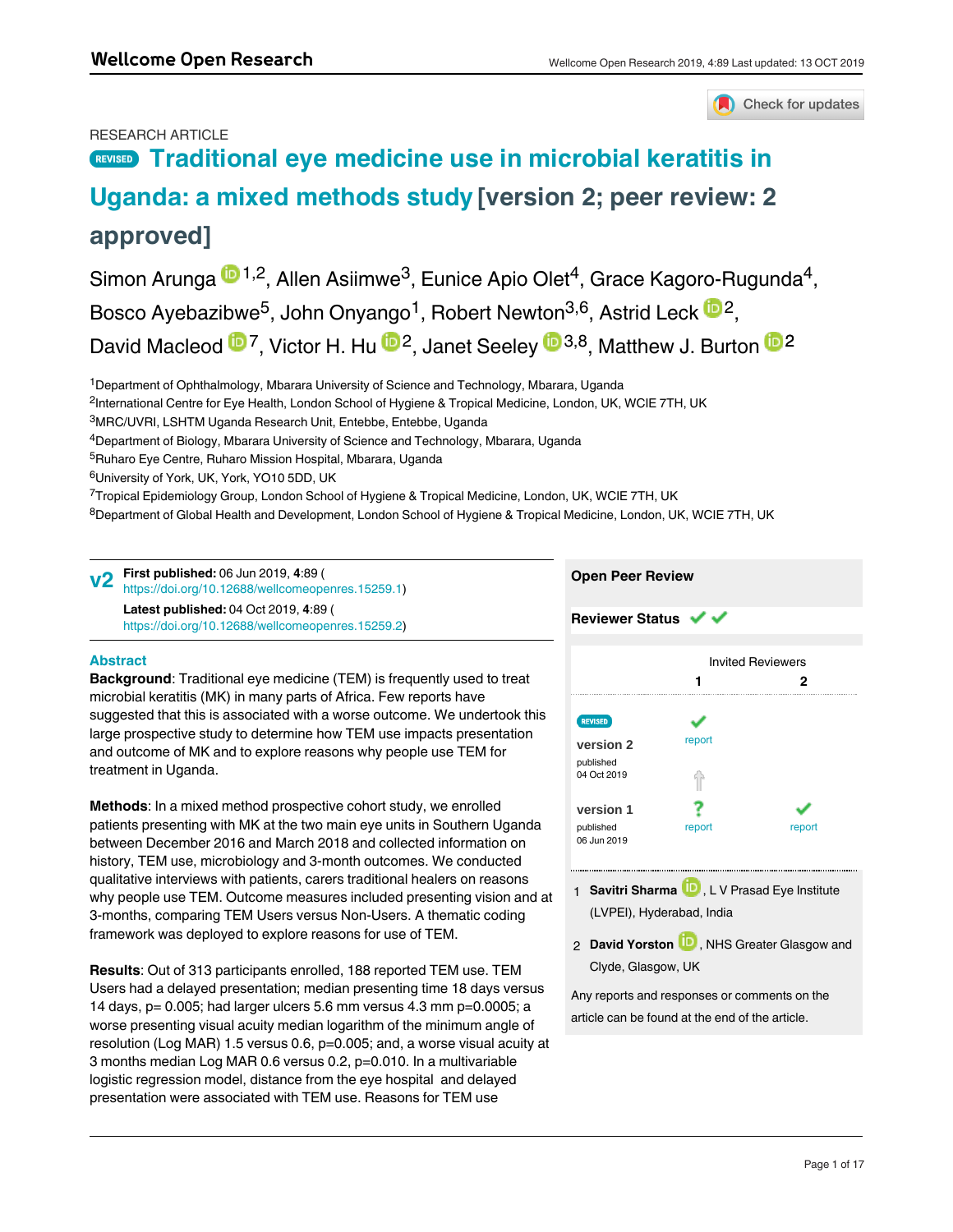included lack of confidence in conventional medicine, health system breakdown, poverty, fear of the eye hospital, cultural belief in TEM, influence from traditional healers, personal circumstances and ignorance.

**Conclusion**: TEM users had poorer clinical presentation and outcomes. Capacity building of the primary health centres to improve access to eye care and community behavioural change initiatives against TEM use should be encouraged.

# **Keywords**

Microbial Keratitis, Traditional Eye Medicine, Traditional Healers, Blindness, Uganda

# **Corresponding author:** Simon Arunga (arungasimon@gmail.com)

**Author roles: Arunga S**: Conceptualization, Data Curation, Formal Analysis, Investigation, Methodology, Project Administration, Software, Validation, Writing – Original Draft Preparation, Writing – Review & Editing; **Asiimwe A**: Conceptualization, Data Curation, Formal Analysis, Writing – Original Draft Preparation, Writing – Review & Editing; **Apio Olet E**: Data Curation, Formal Analysis, Validation, Writing – Original Draft Preparation, Writing – Review & Editing; **Kagoro-Rugunda G**: Data Curation, Formal Analysis, Validation, Writing – Original Draft Preparation, Writing – Review & Editing; **Ayebazibwe B**: Conceptualization, Project Administration, Validation, Writing – Original Draft Preparation, Writing – Review & Editing; **Onyango J**: Conceptualization, Project Administration, Supervision, Validation, Writing – Original Draft Preparation, Writing – Review & Editing; **Newton R**: Conceptualization, Methodology, Supervision, Writing – Original Draft Preparation, Writing – Review & Editing; **Leck A**: Conceptualization, Data Curation, Formal Analysis, Investigation, Methodology, Supervision, Validation, Writing – Original Draft Preparation, Writing – Review & Editing; Macleod D: Conceptualization, Data Curation, Formal Analysis, Software, Supervision, Validation, Writing – Original Draft Preparation, Writing – Review & Editing; **Hu VH**: Conceptualization, Data Curation, Formal Analysis, Investigation, Methodology, Supervision, Validation, Writing – Original Draft Preparation, Writing – Review & Editing; **Seeley J**: Conceptualization, Data Curation, Formal Analysis, Supervision, Validation, Writing – Original Draft Preparation, Writing – Review & Editing; **Burton MJ**: Conceptualization, Data Curation, Formal Analysis, Funding Acquisition, Methodology, Project Administration, Resources, Supervision, Validation, Visualization, Writing – Original Draft Preparation, Writing – Review & Editing

**Competing interests:** No competing interests were disclosed.

**Grant information:** This work was supported by the Wellcome Trust through a Senior Research Fellowship to MJB [207472 and 098481]. SA is supported by a Research Fellowship from the Commonwealth Eye Health Consortium, funded by The Queen Elizabeth Diamond Jubilee Trust. *The funders had no role in study design, data collection and analysis, decision to publish, or preparation of the manuscript.*

**Copyright:** © 2019 Arunga S *et al*. This is an open access article distributed under the terms of the [Creative Commons Attribution License](http://creativecommons.org/licenses/by/4.0/), which permits unrestricted use, distribution, and reproduction in any medium, provided the original work is properly cited.

**How to cite this article:** Arunga S, Asiimwe A, Apio Olet E *et al.* **Traditional eye medicine use in microbial keratitis in Uganda: a mixed methods study [version 2; peer review: 2 approved]** Wellcome Open Research 2019, **4**:89 ( [https://doi.org/10.12688/wellcomeopenres.15259.2\)](https://doi.org/10.12688/wellcomeopenres.15259.2)

**First published:** 06 Jun 2019, **4**:89 (<https://doi.org/10.12688/wellcomeopenres.15259.1>)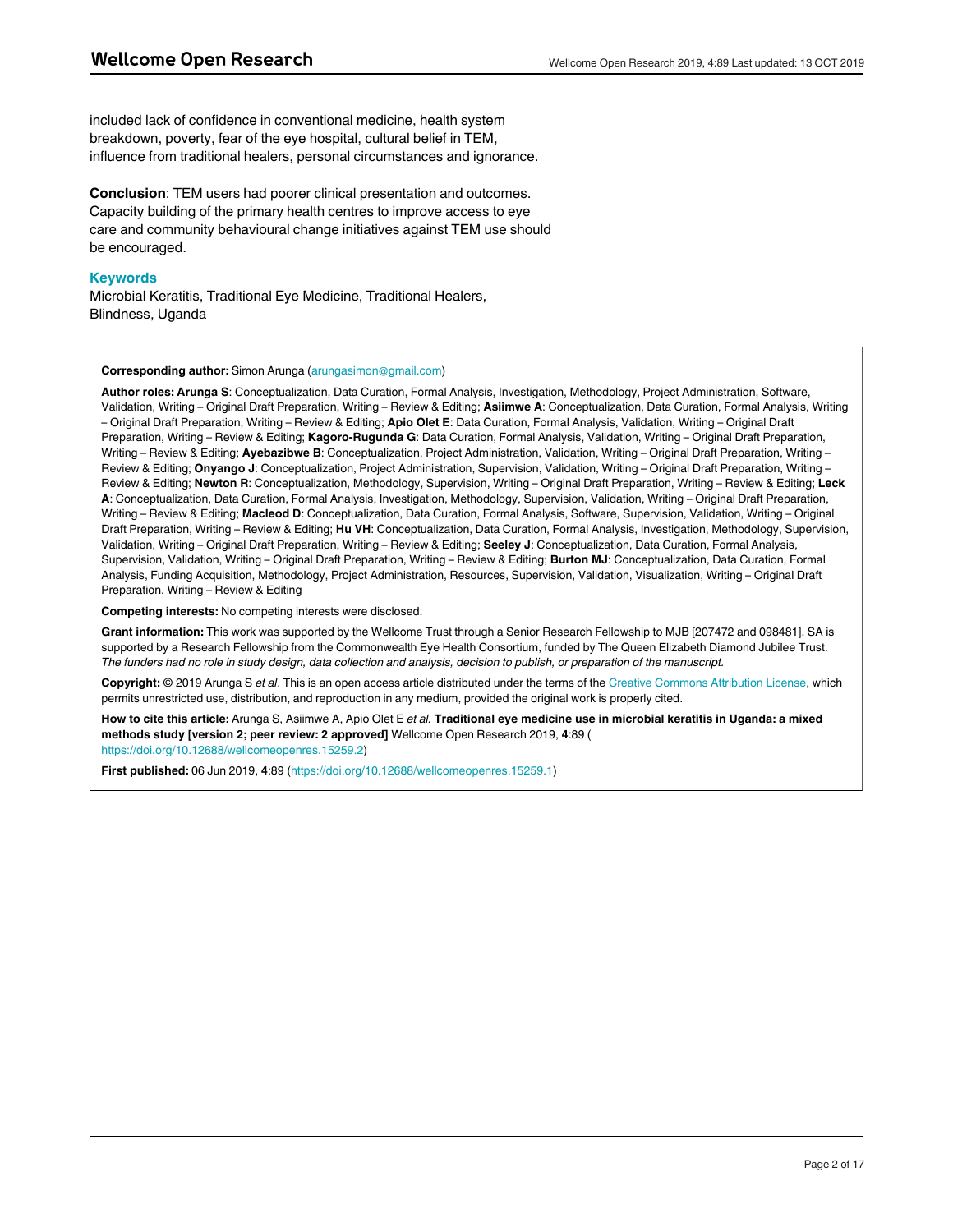#### **Amendments from Version 1** *REVISED*

In this revised version, we have addressed all the reviewer comments in a point by point format. The main differences are: On lines 339–341, we have added a comment on why economic

status was not significant in the multivariate analysis.

Data in [Table 2](#page-4-0) had been interchanged to show that TEM users had better presenting acuity than non TEM users, this has been corrected to show that TEM users had a worse vision.

On lines 364–365, we have acknowledged a limitation in not being able to enroll children and provided an explanation for this.

On Lines Line 48–55, we have provided a description on clinical examination and microbiological methods for the patients.

Typos in the abstract and in line 291 have been corrected.

**Any further responses from the reviewers can be found at the end of the article**

# **Introduction**

Microbial keratitis (MK) frequently leads to sight-loss from dense corneal scarring, or even loss of the eye, especially when the infection is severe and/or appropriate treatment is delayed<sup>[1](#page-9-0)</sup>. MK has been described as a "silent epidemic", which leads to substantial morbidity, related to blindness and other consequences such as pain and stigma<sup>2</sup>. It is the leading cause of unilateral blindness after cataract in tropical regions and is responsible for about 2 million cases of monocular blindness per year<sup>[3](#page-9-0)</sup>.

In Low and Middle-Income Countries (LMIC), use of Traditional Eye Medicine (TEM) for treatment of many eye conditions is a common practise $4-6$ . In the few reported studies, TEM has been found to lead to complications such as corneal scarring and delayed presentation of patients to hospital resulting in poor outcomes<sup>7,8</sup>.

Literature on TEM use for MK is scanty. However, among the three papers from Sub-Saharan Africa (SSA), TEM use among patients with MK was reported to be associated with a severe presentation. These studies did not report clinical outcomes $9-11$ . In addition, since most of the TEM involves plant products such as fresh leaves, it could have a major role in the pathogenesis of fungal keratitis, which has been associated with injuries involving vegetative matter<sup>12,13</sup>. Our experience in Uganda is that TEM is widely used to treat a number of eye conditions including MK. However, the drivers of this practice are not well understood.

The aim of this study therefore was to determine how TEM use impacts presentation and outcome of MK and to explore reasons why people use TEM for treatment of MK in Uganda.

# **Methods**

### Ethical statement

This study adhered to the Declaration of Helsinki. It was approved by the London School of Hygiene & Tropical Medicine Ethics Committee (Ref 10647), Mbarara University Research Ethics Committee (Ref 10/04-16) and Uganda National Council for Science and Technology (Ref HS-2303). Written informed consent in Runyankore, the local language, was obtained before enrolment. If the patient was unable to read, the

information was read to them, and they were asked to indicate their consent by application of their thumbprint. The collected source data is stored in a secure database at Mbarara University of Science and Technology. An anonymised digital version was also uploaded in a secure server. The data will be kept for 7 years according to institutional policy.

## **Participants**

Due to the cultural complexity of TEM usage, we used a mixed methods approach. We prospectively enrolled patients with MK that consecutively presented to two tertiary eye hospitals in South-Western Uganda from December 2016 to March 2018. The case definition of MK was the presence of a corneal epithelial defect (of at least 1mm diameter) with an underlying stromal infiltrate, associated with signs of inflammation (conjunctival hyperaemia, anterior chamber inflammatory cells, +/- hypopyon). We excluded those not willing to participate, those not willing to return for follow-up, pregnant women, lactating mothers, those aged below 18 years.

## Quantitative assessment

We documented basic demographic information and ophthalmic history using ophthalmic nurses as part of the routine hospital work up. This included treatment received including prior use of TEM. For those who reported use of TEM, a detailed structured history was taken on what they had applied, source of the medicines, cost, how it was prepared, duration of use and any complications experienced. A detailed description of the cases evaluation has been previously presented. In summary, after measurement of the presenting visual acuity (Logarithm of Minimum Angle of Resolution), cases underwent a detailed clinical examination on a slit lamp using a structured protocol, including eyelid assessment, corneal ulcer features, anterior chamber (flare, cells, hypopyon shape and size) and perforation status. Corneal scrapes were collected for microscopy, culture (blood agar, chocolate agar, potato dextrose agar) and molecular diagnosis. HIV, Diabetes counselling and testing were offered, as per the Uganda Ministry of Health HIV testing protocol. Cases were treated according to the hospital protocol, which usually involved a brief admission for the first few days. The study follow-up assessment schedule was days 2, 7, 21 and 90, to determine outcome. Patients were asked to return to the eye hospital for these reviews where their follow up data was collected as before. Additional assessments were conducted as clinically indicated. The primary outcome measure was final best corrected vision at 3 months. See extended data<sup>[14](#page-10-0)</sup> for questionnaire used.

## Qualitative assessment

All interviews and discussion groups were conducted by AA. They were audio recorded and summarised. Additional contextual information provided such as patient emotions, environment and any other aspect the interviewer found noteworthy.

Firstly, at presentation, patients who reported to have used TEM were asked if they would be willing to discuss their experiences. For such patients, an interviewer would return later that evening or the next day when the patient was more relaxed. Interviews were conducted in the local language by a social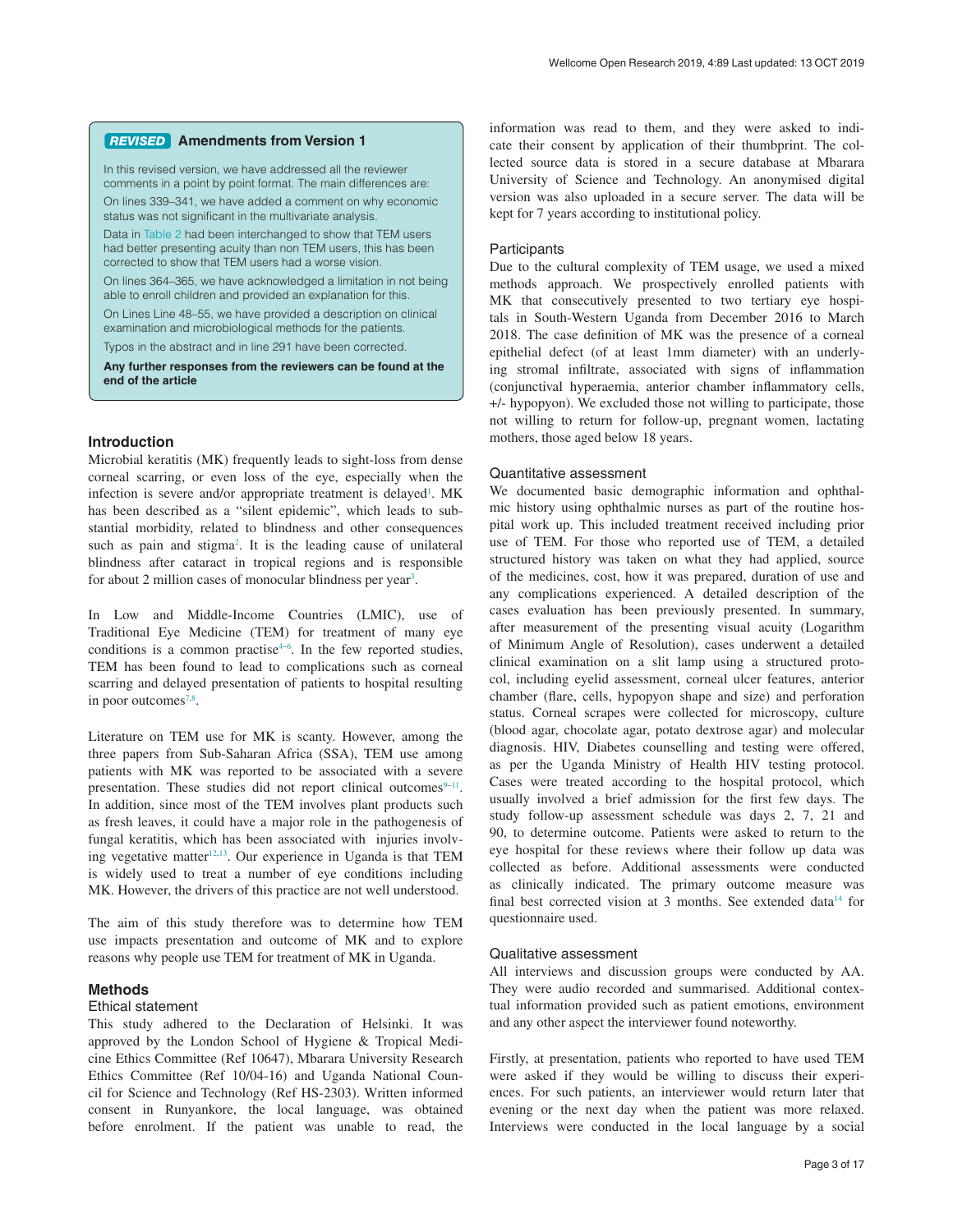scientist either at the hospital bedside (when quiet) or in the hospital compound depending on the patient's preference. The focus of the interview was to explore reasons why they had used TEM.

Secondly, we conducted informal group discussions (IGDs) with a sample of the MK patients involved in the study and relatives of people with MK on the practise and reasons why people use TEM. This was an opportunistic approach to allow flexible data collection. For example, a patient might present escorted by many family members and friends (common in this setting), such a group would then be invited to discuss issues around TEM. Such a naturally composed group was to result in a more relaxed discussion than a group of people who did not know each other who are brought together solely for the discussion.

Finally, we conducted in-depth interviews with traditional healers to learn about what they would usually do for people presenting with a problem like MK and why people go to them for treatment. Healers were identified from a traditional healers' registry at the local council headquarters. A random sample of 15 traditional healers were contacted through their coordinator. Those willing to share their knowledge and practise in treating eye problems particularly MK were visited and interviewed at their home or shrine.

For all the groups, topic guides were developed using available literature and experiences of the local ophthalmologists treating patients with MK (see extended data $14$ ). They included local understanding of MK, causes, treatment and experiences of using TEM. The guides were piloted among a few patients and modified accordingly. The final version was approved by all the authors who included senior social scientists (AA) and a professor (JS). In this report, our focus is on reasons why people use/do not use TEM. These were reviewed by one of the authors. They were then piloted among MK patients and revised accordingly. All interviews lasted about 30–45 minutes.

# Analysis

Quantitative data were analysed using [STATA](https://www.stata.com/) v14. We compared demographic data, baseline clinical presentation and final vision outcomes at 3-months of patients who reported to have used TEM versus those who had not. Appropriate tests of significance (chi2 for categorical data and Wilcoxon rank sum for continuous data) were employed. Multivariable logistic regression analysis was used to identify factors associated with TEM use. Initially, univariable regression was performed to generate crude odds ratios (OR). Variables with a p-value less than 0.1 were introduced in the multivariable model. A back stepwise approach was then used, until only the variables with a p-value of less than 0.05 were retained. Adjusted OR were reported for the final model. Summary tables of proportions were constructed to describe the source, cost, complications and duration of use of TM.

For the qualitative data, all interviews were recorded with an audio recorder (Olympus WS-853 Digital Stereo Voice Recorder) and transcribed into summaries. These were independently reviewed several times by two of the authors (SA and JS). A

coding framework was developed, and data were then manually coded. Emerging themes around reasons why people used/did not use TEM are presented. Specific conversation response clips from the respondents that supported the generated themes were extracted from the audio recordings and used as illustrative statements.

## **Results**

We enrolled 313 people with MK, of whom 188 (60%) reported TEM use ("TEM Users") and 125 said they did not use TEM ("TEM Non-Users"). The demographic characteristics of both groups are shown in [Table 1](#page-4-0) (see underlying data $1/4$ ). There were some differences between TEM Users and Non-Users. TEM Users lived further from the eye unit, were more frequently farmers, were less likely to be married and had progressed less in formal education.

The clinical characteristics of both groups are shown in [Table 2](#page-4-0). There was evidence that the condition of TEM Users was worse than TEM Non-Users at presentation. The TEM Users presented later, had larger corneal ulcers (both infiltrate and epithelial defect), more frequent hypopyons and poorer vision.

We modelled factors associated with TEM use [\(Table 3\)](#page-5-0). After adjusting for potential confounders, distance from the eye hospital and delayed presentation were associated with TEM use. Whereas, there was less TEM use among those who were married, had a history of trauma and a high education level.

At 3-months, 260 patients completed their follow-up. There was no systematic baseline difference between patients who were seen at 3-months and those that were not. The final LogMAR visual acuity was worse among TEM Users, median 0.6 (IQR 0-2.5), compared to TEM Non-Users, 0.2 (IQR 0-1.5), p=0.010.

Among the 188 patients who reported TEM use, 137 (73%) used TEM after they had been to a government health facility (secondary TEM use). TEM was mostly made from fresh leaves [154, (82%)]; the commonest preparation method was to freshly squeeze them [145, (77%)]. Most patients obtained TEM either from their home garden (40%) or from a neighbour (54%), only 5 patients (3%) obtained TEM from a traditional healer. TEM was generally free, 169 (90%) reported not to have spent any money to obtain it.

The qualitative study involved a total of 38 participants: 11 traditional healers, 21 MK patients who had used TEM and 6 MK patients who had not used TEM. The baseline characteristics of these individuals are presented in [Table 4](#page-6-0). Overall, it was a mix of male and female, young and old, not educated and highly educated. In addition, three informal group discussions (IGDs) were conducted, each with around 15 participants (these were naturally composed groups of patients who had used or not used TEM, relatives and friends).

The major factors coming out as the reasons for using TEM included lack of consumer confidence in conventional medicine, health system breakdown, poverty, fear, cultural belief in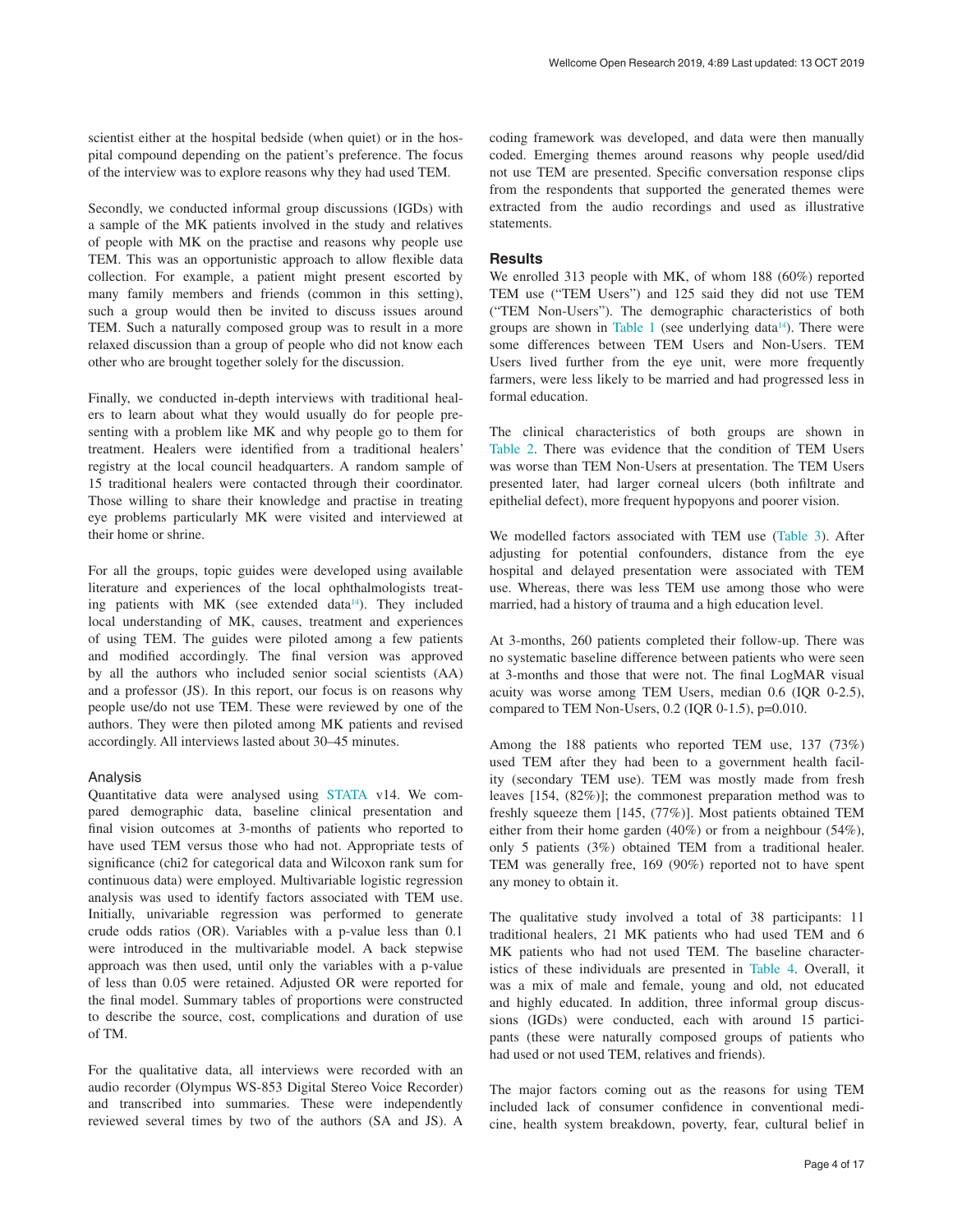| <b>Variable</b>               |                                           | TEM Users (188) |             |                        | TEM Non-Users (125) |             |                         |         |
|-------------------------------|-------------------------------------------|-----------------|-------------|------------------------|---------------------|-------------|-------------------------|---------|
|                               |                                           | <b>Median</b>   | ( IQR)      | (Total range)          | <b>Median</b>       | ( IQR)      | (Total range)           | P value |
| Age                           |                                           | 48              | $(34 - 60)$ | $(18 - 87)$            | 45                  | $(35 - 60)$ | $(18 - 96)$             | 0.651   |
| Distance to eye hospital (km) |                                           | 87              |             | $(59-132)$ $(1.5-378)$ |                     |             | $67$ (42-121) (0.2-316) | 0.003   |
|                               | Distance to nearest Health Centre in (km) | 3               | $(1-5)$     | $(0 - 45)$             | $\mathbf{2}$        | $(1-4)$     | $(0 - 35)$              | 0.528   |
|                               |                                           | Count           | $(\%)$      |                        | count               | (%)         |                         | P value |
| Gender                        | Male                                      | 101             | (54)        |                        | 73                  | (58)        |                         | 0.415   |
| <b>Occupation</b>             | Farmer                                    | 140             | (75)        |                        | 80                  | (64)        |                         | 0.047   |
|                               | Non-farmer                                | 48              | (25)        |                        | 45                  | (34)        |                         |         |
| <b>Education</b>              | None                                      | 59              | (31)        |                        | 25                  | (20)        |                         | 0.016   |
|                               | Primary Level                             | 98              | (52)        |                        | 64                  | (51)        |                         |         |
|                               | Secondary Level                           | 23              | (12)        |                        | 22                  | (18)        |                         |         |
|                               | <b>Tertiary Level</b>                     | 8               | (5)         |                        | 14                  | (11)        |                         |         |
| <b>Marital status</b>         | Unmarried*                                | 66              | (35)        |                        | 29                  | (23)        |                         | 0.025   |
|                               | Married                                   | 122             | (65)        |                        | 96                  | (77)        |                         |         |
| Household SES+                | Poor                                      | 51              | (28)        |                        | 34                  | (29)        |                         | 0.520   |
|                               | Middle                                    | 116             | (64)        |                        | 72                  | (60)        |                         |         |
|                               | Upper                                     | 13              | (7)         |                        | 13                  | (11)        |                         |         |

<span id="page-4-0"></span>**Table 1. Baseline demographics characteristics of participants (n=313), comparing traditional eye medicine (TEM) users to non-users.**

SES: Socioeconomic status.

\*Unmarried included-single, divorced, widowed. Ɨ This was relative self-reported economic status compared to the neighbours.

| Table 2. Baseline clinical characteristics of participants (n=313), comparing traditional eye medicine (TEM) users to |  |
|-----------------------------------------------------------------------------------------------------------------------|--|
| non-users.                                                                                                            |  |

| Variable                           |               | TEM Users (188) |                        |               | TEM Non-Users (125) |                          |               |         |
|------------------------------------|---------------|-----------------|------------------------|---------------|---------------------|--------------------------|---------------|---------|
|                                    |               | <b>Median</b>   | ( IQR)                 | (Total range) | <b>Median</b>       | (IQR)                    | (Total range) | P value |
| <b>Presentation time in days</b>   |               | 18              | $(12 - 35)$            | $(1 - 274)$   | 14                  | $(5 - 32)$               | $(0 - 370)$   | 0.005   |
| Infiltrate size in mm <sup>*</sup> |               | 5.6             | $(3.8-8.1)$ $(0.5-11)$ |               | 4.3                 | $(2.4-6.8)$ $(0.6-12)$   |               | 0.0005  |
| Epithelial defect size in mm*      |               | 4.2             | $(2.5 - 11)$           | $(0-14)$      | 3.6                 | $(2.2 - 5.1)$ $(0 - 11)$ |               | 0.0105  |
| <b>Presenting Vision (Log MAR)</b> |               | 1.5             | $(0.3-2.5)$ $(0-4)$    |               | 0.6                 | $(0.2 - 2.5)$ $(0 - 4)$  |               | 0.005   |
|                                    |               | Count           | (%)                    |               | count               | (%)                      |               | P value |
| <b>Visual Acuity</b>               | > 6/18        | 50              | (27)                   |               | 52                  | (42)                     |               | 0.011   |
|                                    | $6/18 - 6/60$ | 24              | (13)                   |               | 18                  | (14)                     |               |         |
|                                    | < 6/60        | 113             | (60)                   |               | 55                  | (44)                     |               |         |
| Eye discharge                      | <b>Yes</b>    | 107             | (57)                   |               | 60                  | (48)                     |               | 0.122   |
| <b>History of Trauma</b>           | Yes           | 42              | (22)                   |               | 49                  | (39)                     |               | 0.001   |
| Presence of lid swelling           | Yes           | 85              | (46)                   |               | 45                  | (36)                     |               | 0.097   |
| Slough +                           | None          | 31              | (17)                   |               | 30                  | (24)                     |               | 0.246   |
|                                    | <b>Flat</b>   | 77              | (41)                   |               | 47                  | (38)                     |               |         |
|                                    | Raised        | 78              | (42)                   |               | 46                  | (37)                     |               |         |
| Infiltrate colour                  | White         | 77              | (44)                   |               | 71                  | (63)                     |               | 0.005   |
|                                    | Cream         | 76              | (43)                   |               | 30                  | (27)                     |               |         |
|                                    | Other         | 23              | (13)                   |               | 11                  | (10)                     |               |         |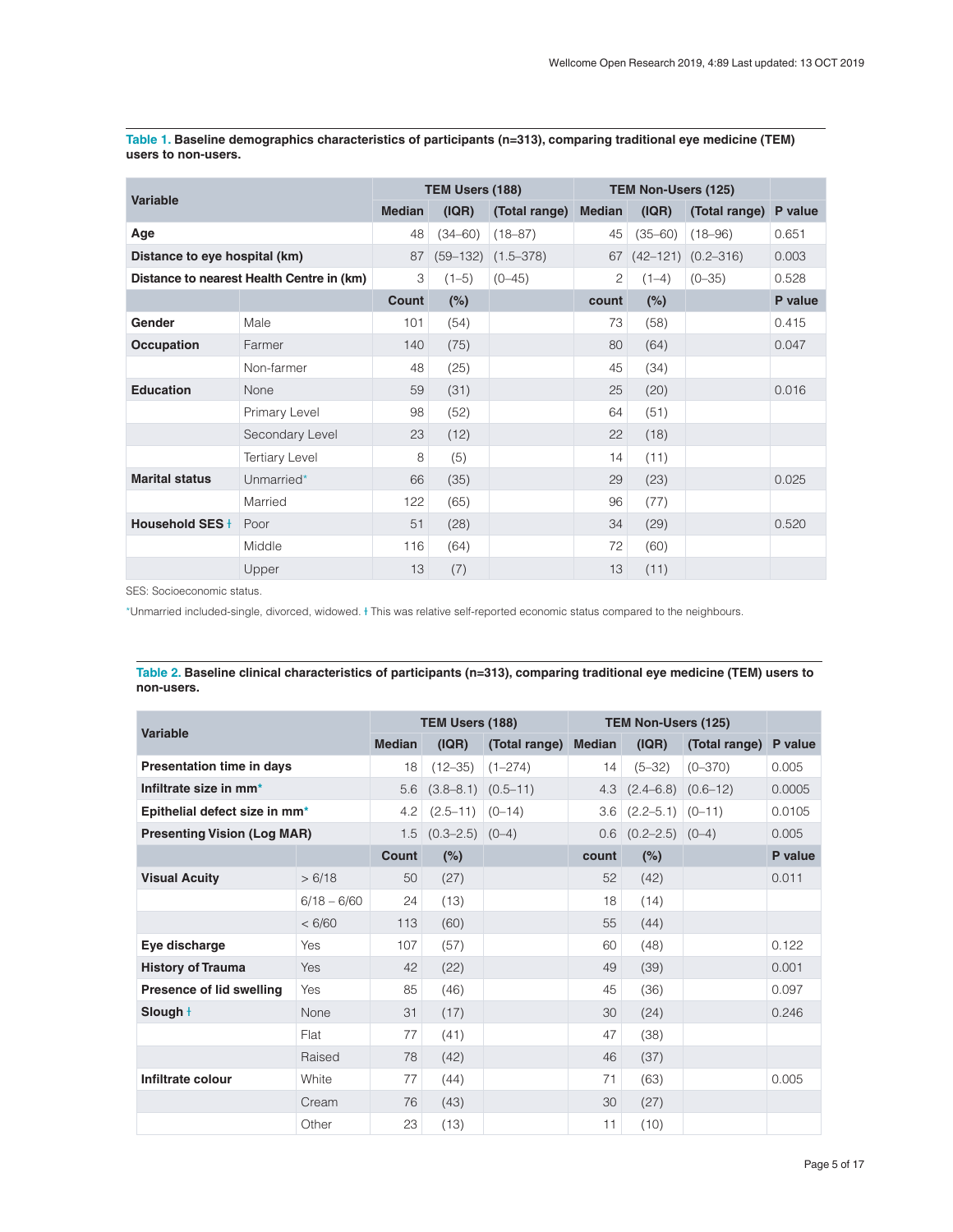<span id="page-5-0"></span>

| Variable                |                | TEM Users (188) |       |               | <b>TEM Non-Users (125)</b> |       |                       |       |
|-------------------------|----------------|-----------------|-------|---------------|----------------------------|-------|-----------------------|-------|
|                         |                | <b>Median</b>   | (IQR) | (Total range) | <b>Median</b>              | (IQR) | (Total range) P value |       |
| <b>Hypopyon</b>         | Yes            | 66              | (35)  |               | 28                         | (22)  |                       | 0.014 |
| Perforated at admission | Yes            | 29              | (15)  |               | 16                         | (13)  |                       | 0.517 |
| <b>Microbiology</b>     | <b>Unknown</b> | 38              | (23)  |               | 27                         | (25)  |                       | 0.089 |
|                         | Bacteria       | 10              | (6)   |               | 10                         | (10)  |                       |       |
|                         | <b>Fungus</b>  | 108             | (67)  |               | 60                         | (55)  |                       |       |
|                         | Mixed          | 6               | (4)   |               | 11                         | (10)  |                       |       |

Log MAR: Logarithm of the minimum angle of resolution.

\*These were calculated as the geometrical means using the MUTT protocol[15](#page-10-0). The upper limits exceeded normal corneal diameter for some lesions, which extended up to the sclera. Haised slough was when the corneal infiltrate profile was raised, flat slough was when the profile was flat while no slough is when there was no debris noted. The difference in presenting vision and infiltrate sizes remained significant even after adjusting for delayed presentation.

Table 3. Univariable and multivariable logistic regression for factors associated with traditional eye medicine use (n=313).

| Variable                                             | <b>Univariable Analysis</b> |                          |         | <b>Multivariable Analysis</b> |                           |         |  |
|------------------------------------------------------|-----------------------------|--------------------------|---------|-------------------------------|---------------------------|---------|--|
|                                                      | <b>Crude OR</b>             | (95% CI)                 | p-value | <b>Adjusted OR</b>            | (95% CI)                  | p-value |  |
| Age in years                                         | 1.002                       | $(0.988 - 1.016)$        | 0.699   |                               |                           |         |  |
| Distance to Eye hospital (for every km)              | 1.005                       | $(1.001 - 1.0090) 0.009$ |         |                               | $1.004$ $(1.001 - 1.008)$ | 0.035   |  |
| Distance to the nearest Health Centre (for every km) | 1.028                       | $(0.971 - 1.089)$        | 0.332   |                               |                           |         |  |
| Sex (Being male)                                     | 0.82                        | $(0.52 - 1.30)$          | 0.415   |                               |                           |         |  |
| <b>Occupation (Being a farmer)</b>                   | 1.64                        | $(1.01 - 2.68)$          | 0.048   |                               |                           |         |  |
| <b>Married</b>                                       | 0.55                        | $(0.33 - 0.93)$          | 0.026   | 0.54                          | $(0.31 - 0.95)$           | 0.035   |  |
| <b>Education level</b>                               |                             |                          |         |                               |                           |         |  |
| None                                                 | $\mathbf{1}$                |                          | 0.016   | 1                             |                           | 0.059   |  |
| Primary                                              | 0.64                        | $(0.36 - 1.14)$          |         | 0.71                          | $(0.38 - 1.30)$           |         |  |
| Secondary                                            | 0.44                        | $(0.20 - 0.93)$          |         | 0.44                          | $(0.20 - 1.00)$           |         |  |
| Tertiary                                             | 0.24                        | $(0.09 - 0.65)$          |         | 0.28                          | $(0.09 - 0.83)$           |         |  |
| Household economic status                            |                             |                          |         |                               |                           |         |  |
| Low                                                  | $\mathbf{1}$                |                          | 0.526   |                               |                           |         |  |
| Middle                                               | 1.07                        | $(0.63 - 1.81)$          |         |                               |                           |         |  |
| Upper                                                | 0.66                        | $(0.27 - 1.61)$          |         |                               |                           |         |  |
| <b>Presentation time</b>                             |                             |                          |         |                               |                           |         |  |
| $0 - 3$ days                                         | $\mathbf{1}$                |                          | < 0.001 | 1                             |                           | 0.002   |  |
| 4-7 days                                             | 2.17                        | $(0.72 - 6.53)$          |         | 1.50                          | $(0.46 - 4.83)$           |         |  |
| $8-14$ days                                          | 6.03                        | $(2.10 - 17.3)$          |         | 4.76                          | $(1.55 - 14.6)$           |         |  |
| 15-30 days                                           | 5.77                        | $(2.03 - 16.4)$          |         | 4.37                          | $(1.44 - 13.2)$           |         |  |
| >30 days                                             | 4.89                        | $(1.75 - 13.6)$          |         | 3.74                          | $(1.27 - 11.1)$           |         |  |
| <b>History of trauma</b>                             | 0.44                        | $(0.26 - 0.72)$          | 0.001   | 0.43                          | $(0.25 - 0.74)$           | 0.003   |  |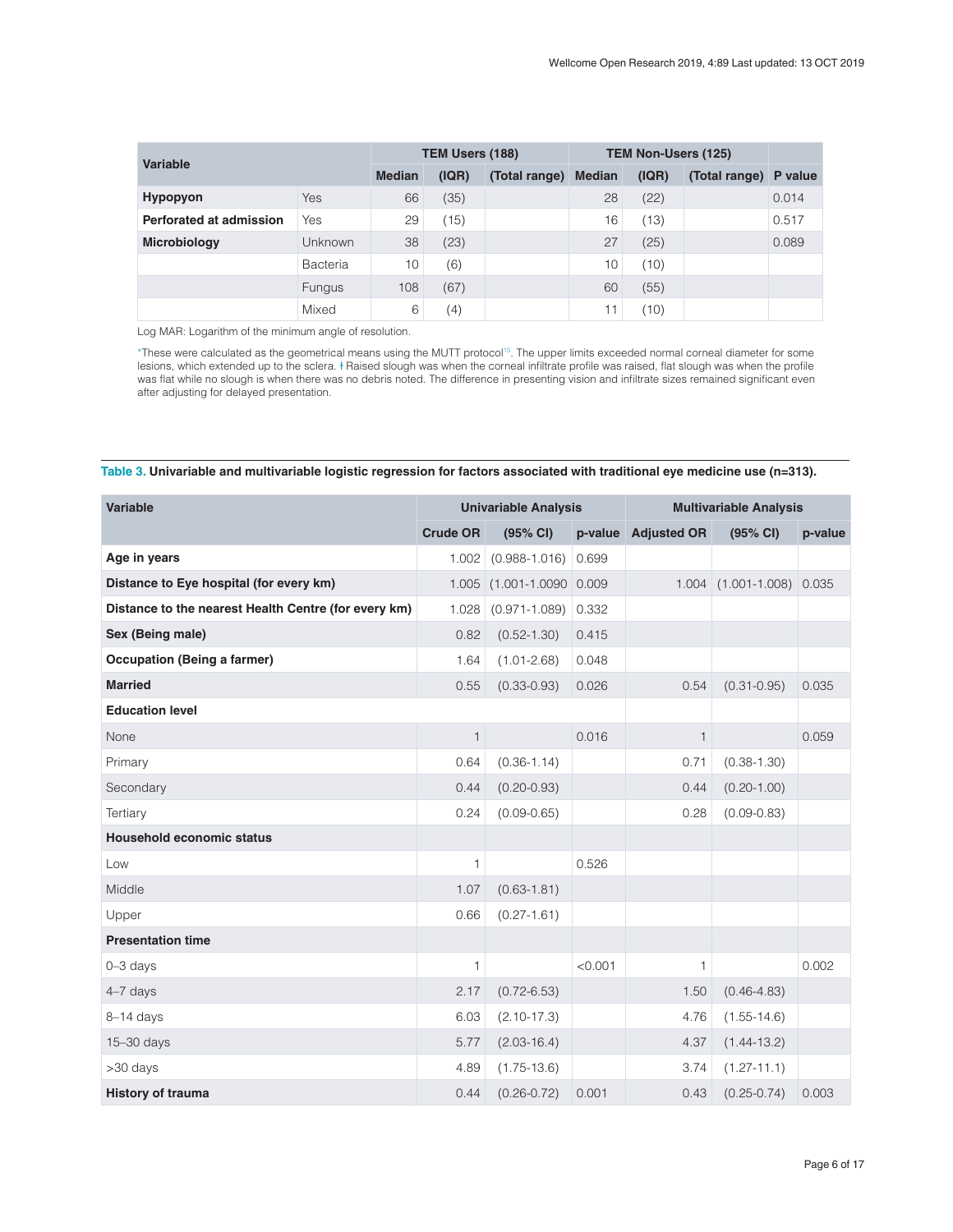<span id="page-6-0"></span>**Table 4. Baseline characteristics of people who participated in the in-depth interviews, including traditional healers and patients with microbial keratitis (both traditional eye medicine (TEM) users and non-users).**

| Participant Age            |    | <b>Sex</b> | <b>Marital status</b> Occupation |                 | <b>Household size Education</b> |                 | Religion  |
|----------------------------|----|------------|----------------------------------|-----------------|---------------------------------|-----------------|-----------|
| Traditional Healers (n=11) |    |            |                                  |                 |                                 |                 |           |
| 1                          | 70 | Male       | Divorced                         | Farmer          | $\mathbf{1}$                    | None            | Christian |
| $\overline{\mathbf{c}}$    | 56 |            | Female Married                   | Farmer          | $\overline{4}$                  | None            | Christian |
| 3                          | 52 |            | Female Widowed                   | Farmer          | 3                               | None            | Christian |
| 4                          | 76 |            | Female Married                   | Farmer          | $\,8\,$                         | Primary         | Christian |
| 5                          | 78 | Female     | Married                          | Farmer          | 5                               |                 |           |
| 6                          | 53 |            | Female Widowed                   | Farmer          | $\sqrt{2}$                      |                 | Christian |
| 7                          | 72 | Female     | Widowed                          | TBA             | $\overline{4}$                  | Primary         | Christian |
| 8                          | 82 | Male       | Divorced                         | Farmer          | 8                               | None            | Christian |
| 9                          | 59 | Male       | Married                          | Carpenter       | 18                              | Secondary       | Christian |
| 10                         | 69 |            | Female Married                   | <b>TBA</b>      | 6                               | Primary         | Christian |
| 11                         | 60 | Female     | Widowed                          | TBA             | 5                               | Primary         | Christian |
| TEM Users (n=21)           |    |            |                                  |                 |                                 |                 |           |
| 1                          | 42 | Male       | Married                          | Farmer          | $\overline{7}$                  | Primary         | Christian |
| $\overline{2}$             | 46 | Male       | Married                          | Charcoal maker  | 8                               | Primary         | Christian |
| 3                          | 26 | Male       | Married                          | Mechanic        | 4                               | Primary         | Christian |
| 4                          | 53 |            | Female Married                   | Farmer          | 5                               | Primary         | Christian |
| 5                          | 38 |            | Female   Married                 | Farmer          | 3                               | Primary         | Christian |
| 6                          | 26 | Male       | Single                           | Graduate        | 5                               | Tertiary        | Christian |
| 7                          | 18 | Female     | Single                           | Farmer          | 6                               | Secondary       | Christian |
| 8                          | 39 | Male       | Married                          | Farmer          | 5                               | None            | Muslim    |
| 9                          | 85 | Female     | Widowed                          | Farmer          | 18                              | None            | Christian |
| 10                         | 60 |            | Female Married                   | <b>Business</b> | $\mathbf 5$                     | None            | Christian |
| 11                         | 72 | Female     | Married                          | Farmer          | 8                               | None            | Christian |
| 12                         | 29 | Male       | Married                          | Teacher         | 3                               | <b>Tertiary</b> | Christian |
| 13                         | 60 | Male       | Married                          | Farmer          | 6                               | Primary         | Muslim    |
| 14                         | 39 |            | Female Married                   | Farmer          | 5                               | Primary         | Christian |
| 15                         | 54 | Male       | Married                          | Guard           | $\overline{4}$                  | Primary         | Christian |
| 16                         | 58 |            | Female Married                   | Farmer          | 4                               | Primary         | Christian |
| 17                         | 30 |            | Female Divorced                  | Farmer          | 4                               | Primary         | Christian |
| 18                         | 81 |            | Male Married                     | Farmer          | $\overline{9}$                  | None            | Christian |
| 19                         | 81 | Male       | Married                          | Farmer          | 5                               | Primary         | Christian |
| 20                         | 69 | Male       | Married                          | Farmer          | 17                              | Primary         | Christian |
| 21                         | 20 | Male       | Single                           | Shop keeper     | 20                              | Primary         | Muslim    |
| TEM Non-Users (n=6)        |    |            |                                  |                 |                                 |                 |           |
| 1                          | 56 | Male       | Married                          | Teacher         | $\,$ 6 $\,$                     | Tertiary        | Christian |
| $\overline{\mathbf{c}}$    | 25 | Male       | Married                          | Bike rider      | 6                               | Primary         | Christian |
| 3                          | 39 | Male       | Married                          | Accountant      | 1                               | Tertiary        | Christian |
| 4                          | 30 | Female     | Single                           | Hairdresser     | $\mathbf{1}$                    | Primary         | Christian |
| 5                          | 20 | Male       | Single                           | Farmer          | 10                              | Secondary       | Christian |
| 6                          | 19 | Female     | Single                           | Student         | $\overline{4}$                  | Tertiary        | Muslim    |

TBA: Traditional Birth Attendant;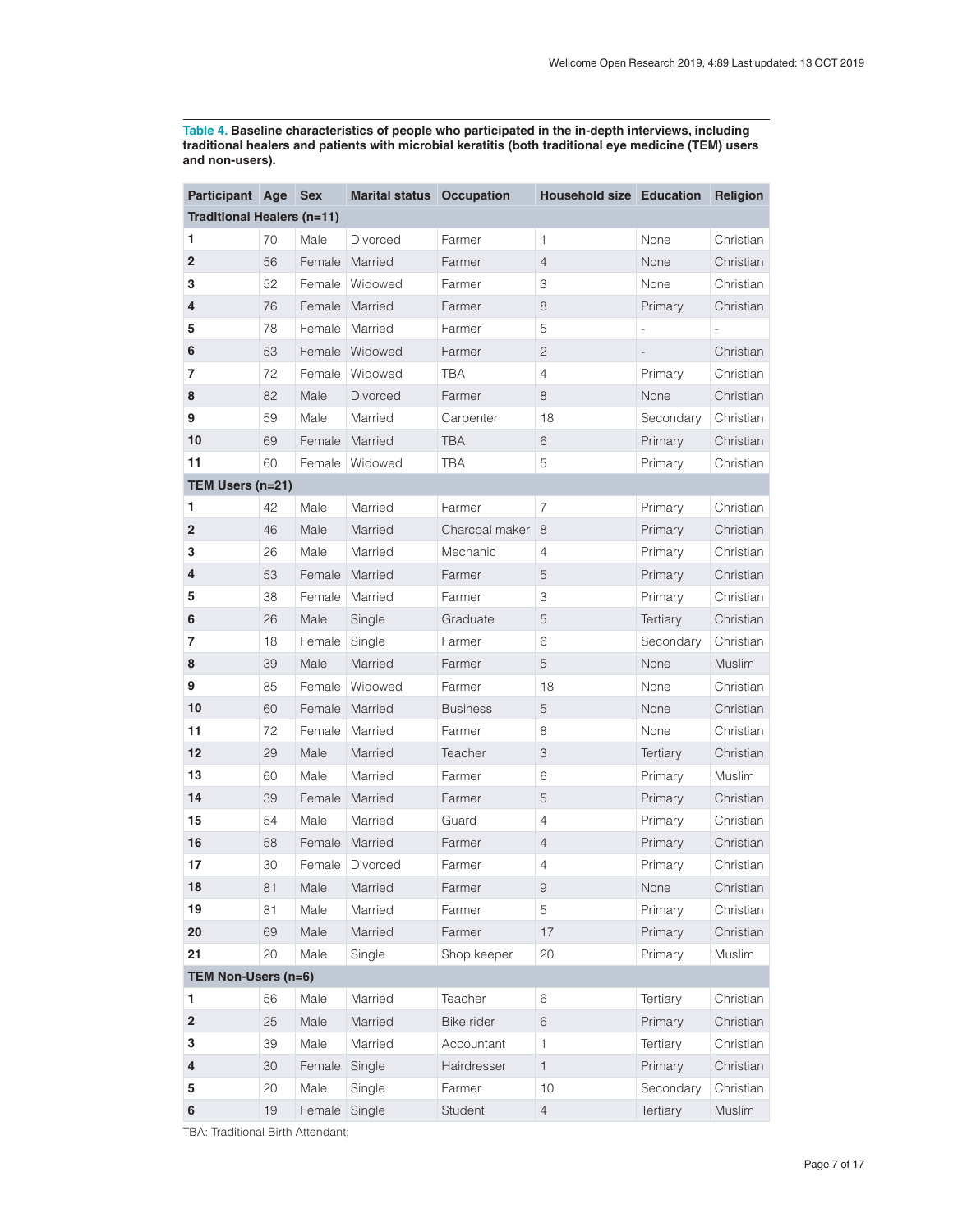TEM, Role of Traditional Healers, personal circumstances and Ignorance.

#### Lack of confidence in conventional medicine

While some participants reported visiting health centres for treatment, many talked of resorting to TEM with the persistence in pain after use of conventional medicine. A 26-year male mechanic said "*At first, I got some relief when I put the eye drop, but later, it pained me severely and I was advised to use herbs. Having seen no great improvement, I started using herbs*." A participant in an IGD told us "*We are using western medicine to no avail. You can use western medicine for a week or a month but don't get healed."* A 75-year male traditional healer reported that "*many people with eye problems come to me because some even fail to get cured from Mbarara hospital and are referred to me. I then put my traditional eye medicine like twice and they gain or enjoy life again."* These statements supported the observation above that the majority (73%) of the TEM users had applied it after they had visited a health facility.

## Lack of service in health facilities

Inadequate care including lack of medicines, rude health workers, unskilled health workers and poorly equipped health facilities, especially government owned ones, were reported as major drivers to use of TEM by a majority of patients. *"There are no experts or doctors experienced in treating eye diseases in Health Centres within our vicinities. When you find a doctor at a Health Centre, they say that they don't know such an eye disease you are suffering from"* (a 28-year unemployed man). The majority of primary health facilities do not have trained primary eye care workers. Eye patients are reviewed by general health workers who may have limited experience with managing ophthalmic condition. Eye care workers are nurses who have received an ophthalmic certificate course in examination and management of common eye conditions. In addition, as an 81-year-old farmer put it *"Health facilities within our areas don't have eye medicine, examination machines and they are also unwelcoming to a person who has gone there. One just looks at the eye, prescribes the medicine and start treating the illness. Or, you hear medicine has been brought but when you go there the next day, you are told there is no medicine."*

### Poverty as a barrier to access care

With subsistence farmers constituting the major part of the population, poverty was reported as a key barrier to accessing eye care, encouraging people to opt for TEM. This was expressed as being unable to afford transport to eye hospitals and treatment. In an IGD1, one respondent told us *"Those of us who are able to afford treatment are very few you can count them; many people who have the same problem have turned blind because they cannot afford treatment."* Another person added *"It's a result of poverty! Many people in the village have no money. Even sometimes you don't have money in the pocket, so you pick the herb and apply it to the sick eye. You get to come here at the facility when you can't count the types of herbs you have tried just because of poverty."* Compared to going to hospital and the costs involved, TEM was a far cheaper option: the majority of the patients had obtained it from within their homesteads and had not spent any money on it.

## Fear of the eye hospital

Most people lived far from the eye hospital and fear of travelling long distances, which was reported as a constraint. *"One can be having money but chooses not come to the hospital fearing how he will reach. Not all people are poor, but one just wonders where he is to pass and continue to Mbarara eye hospital. There are reluctant for example one says he won't be able to reach the place he has never gone to"* (an 81-year old male farmer from a distant village). We found that most of the patients travelled l distances (about 90 km) to reach the only referral eye hospitals in Mbarara town. Another form of fear was of what treatment would be offered; some people thought that this would make them go blind. For example, a participant in IGD2 told us *"What stops them from going to the hospital is that one is told they are going to operate your eye and after that it means that it is damaged completely you will never see again. That is the reason many people fear coming to the hospital, they say when you are operated the eye ends up getting damaged. They say when you reach in the hospital and get operated, it doesn't get well"*

#### Cultural understanding of MK and its treatment

Use of TEM in general is viewed as an acceptable practice and as part of culture in the community. It was revealed by several participants that MK is culturally understood as a disease to be treated locally. Almost all participants talked of receiving advice to use TEM from fellow community members who attest that it cured them. An 81-year old female farmer told us *"People in communities don't know that MK as an eye disease is treated in hospitals or that there are hospitals that can treat it. People say it is cured by traditional eye medicine."* Another 42-year old farmer said *"The old people we live with know those medicines and they testify that they cured them. Therefore, they encourage one who is suffering from an eye disease to keep using them saying he too will get well.*" Most of the people came from rural settings where there is a strong sense of community.

## Belief in TEM

From the experience of previous TEM users and personal experience of use, it was not surprising that almost all participants who had used TEM believed it was effective. They attributed their failure to heal to their body makeup. "*The old people believe and know that traditional eye medicine cures eye diseases. There are people, they identified for me who used the same medicine and got well. Even themselves, they told me that they used it and got cured"* (a 42-year male farmer). "*The person who gave me traditional eye medicine told me she too suffered from the same disease and got healed by the same herbs*" (a 60-year old butter maker). On being asked why it had not worked for them, a 53-year old female farmer responded "*those who don't heal I think the condition of the eye might have needed medical attention from doctors as genetically people are different. There is one who heals by traditional eye medicine and another who doesn't and is only treated by modern medicine from hospitals."*

## Role of traditional healers

With the belief and acceptance that use of TEM is within their culture, many had confidence in traditional healers. The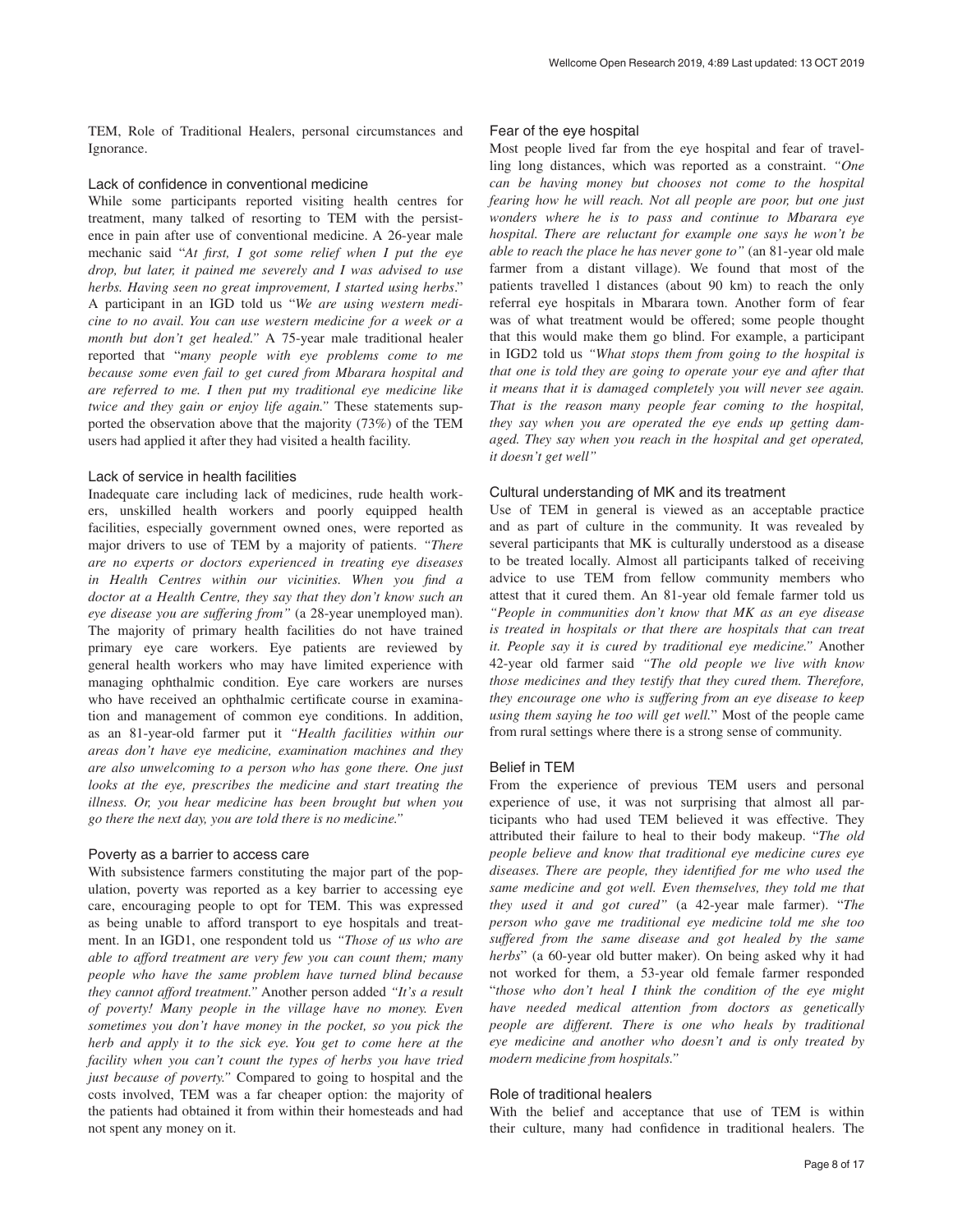traditional healers themselves also had a strong confidence in their medicine and reported remarkable cure rates. One 56-year old traditional healer said: "*They go to the hospitals and come back to me when they have failed to heal with modern medicine. I give them traditional eye medicine and they get healed, none that I have treated or given my medicine has failed to get well*" Another 75-year old male healer reported "*There are many people I have treated; none I gave my medicine has ever complained that it failed to heal her or him. Whoever I meet just praises God and prays for me to be blessed. I treat people with faith in God."*

# Personal circumstances

Desperation due to the pain of the condition and the view of TEM as a form of first aid was mentioned as a prompt to use traditional medicine. This was mostly reported among patients who used TEM before presenting to health facilities. Participants explained that with the pain, one can use anything recommended to him or her to the extent of accepting TEM containing needle prick blood from another person without being afraid of contracting HIV. A 42-year male farmer told us *"This disease is so painful. No one should suffer from it because, with pain you can use anything given to you. You are not mindful of HIV, you only want the pain gone".* A 85-year female farmer wondered, "*Can anyone who has been found in pain and recommended an herb fail to use it? Pain can make you do anything*".

# Lack of awareness to the dangers of TEM

Interestingly, most participants did not think using TEM could be dangerous. "*Traditional eye medicine doesn't damage the eye, it just rinses or cleanses it*" (a 46-year old male charcoal burner). "*There are no risks of using traditional eye medicine because when one fails to get healed, she or he goes somewhere else or to hospitals*" (an 85-year female farmer). In addition, some thought it was better than conventional medicine and did not have any side effects like most conventional medicines. A 59-year old traditional healer said, "*Our herbal medicine is fresh not preserved."*

## **Discussion**

This study investigated the extent of TEM use by people with microbial keratitis, and how this impacts their clinical presentation and outcome. We went on to explore more deeply the specific practices and the reasons and beliefs behind using TEM. The use of TEM in Southern Uganda in the treatment of MK is common (60%), and more frequent than that previously reported from Malawi (34%) and Tanzania (25%)<sup>9,10</sup>. Importantly, we found that people who used TEM presented later with a more severe clinical picture and they ended up with worse final visual acuity outcomes at 3-months, compared to those who had not used TEM.

Our findings are similar to previous reports from Malawi, which found that patients who had used TEM presented later than those who had not used TEM<sup>9,16</sup>. The previous studies, however, did not examine final outcomes, after the infection had been treated. MK is a disease where prompt treatment is critical if one is to improve the likelihood of a good outcome. We know from prior literature that once an infection is advanced, treatment does relatively little to change its course<sup>17</sup>. The clear

conclusion from earlier studies from South Asia and East Africa is that effective treatment of MK should be started as early as possible to save the eye and achieve the best possible outcomes $18,19$ .

In this study we combined both quantitative modelling approaches and complementary qualitative approaches to investigate not only "what" but also "why" people use TEM. In the explanatory multivariable model, increasing distance to the eye hospital, lower education level, an onset not linked to trauma and not being married were associated with TEM use. These were explored further in the informal group discussions (IGDs). These discussions the major reported reasons for using TEM were around consumer confidence in the health system, access, poverty and cultural influence.

Importantly, we found that most people who used TEM did so after first visiting a government health facility. This is consistent with the IGDs, in which people felt that conventional medicine was not helping, leading them to resort to alternative approaches. This conclusion could be a result of inappropriate treatment. However, even with appropriate treatment, the clinical response can be slow, especially for fungal keratitis. Patients need to be properly counselled to manage expectations. Another important aspect is good pain management on top of the anti-microbial treatment. Patients reported that desperation due to pain made them more likely to try many options to find relief. This initial early contact point with the formal health system represents an opportunity to improve the diagnosis and treatment of people with MK, through providing enhanced training, diagnostic tools and medication in the primary care setting.

Lack of appropriate ophthalmic medicines is a major challenge. For example, the best current evidence indicates that topical natamycin is the treatment of choice for filamentous fungal keratitis<sup>20</sup>. However, this is currently not readily available in the main ophthalmic units Uganda or elsewhere in SSA. It is certainly not available in more isolated locations. Therefore, patients with a fungal MK will not access effective treatment until they arrive in a major eye unit. Natamycin was added to the WHO Essential Medicines List in 2018, which will hopefully result in greater availability soon.

Limited access to eye care was a major driver of TEM use. This was evident in the regression modelling, with increasing TEM use with increasing distance to the eye hospitals. The majority of TEM users came from districts relatively far away where no eye care facilities were situated. This was a strong and frequently articulated theme in the interviews and discussions. Multiple people commented on the lack of eye health services in the nearby health facilities, the long distances to the eye hospital and poverty is a major barrier to access (because of the high transport and other direct costs). Several people also highlighted that government health centres near to them have no eye specialists or treatment and do not treat eye conditions. Pharmacies simply sell available eye drop medication, with no examination; frequently these are steroid and antibiotic combinations which may result in more harm than good in fungal keratitis. Unfortunately, Uganda still grapples with a severe shortage of human resources and infrastructure for eye health $21$ .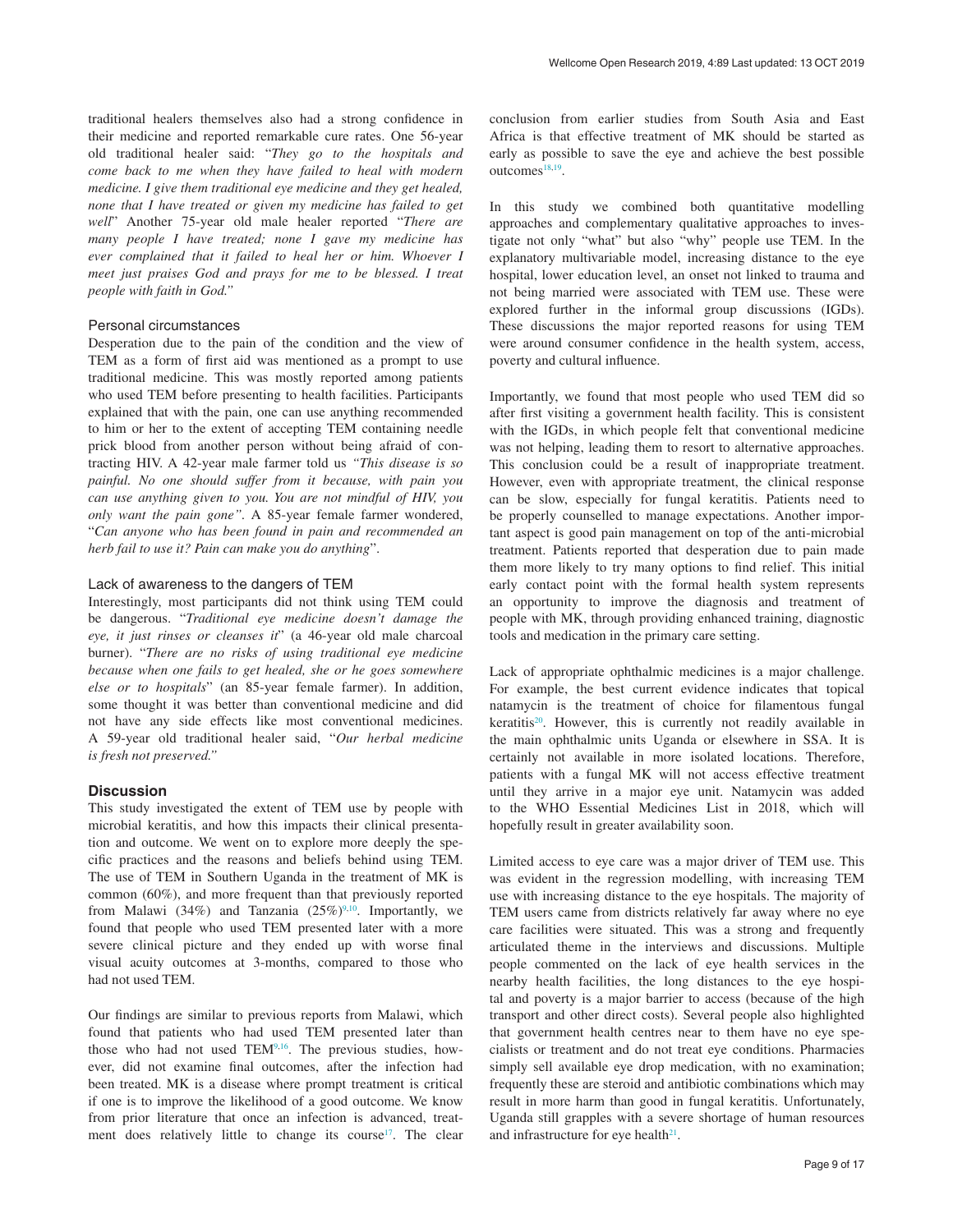<span id="page-9-0"></span>Although the regression model did not demonstrate a relationship between economic status and TEM Use, during the IGDs poverty was reported to be a major driver for using TEM. In the model, there were only a handful of people in the upper economic status which may have obscured this relationship. The majority of the patients were subsistence farmers and therefore not able to readily afford the cost of medicines and transportation. In contrast, TEM could be accessed closer to home at almost no cost. Most of the patients used got the TEM from their nearby gardens or from the neighbour and applied it freshly squeezed into the eye. People who are married may have access to greater household financial resources, possibly explaining why being married was associated with less TEM use.

We found that TEM use was linked to strong cultural beliefs and this seemed related to the level of education. In the model, people with no or little education were more likely to use TEM. It was worrying that people did not perceive TEM use as potentially dangerous. This was also reinforced by messages from traditional healers and older members of the community who carry a high level of respect. Public health orientated messaging and health education need to particularly focus on and work with these groups. There is some evidence from Malawi and Nigeria, where ophthalmologists worked with traditional healers to lower the use of TEM, that changes are possible<sup>7,16</sup>. Although, in our context, only 3% of TEM users consulted a traditional healer, their place in society cannot be underestimated and it would be in our best interest to bring them on board.

#### Strengths/limitations

The use of a mixed methods approach provided a more informative data on reasons for using TEM for MK in Uganda. To the best of our knowledge, this was the first study in SSA that looked at 3-month outcomes of people who had used TEM for treatment of MK. Although a sensitive topic, it was noted that participants and traditional healers were willing to talk about their TEM experiences. We did not have any evidence that people withheld information. The large numbers were enough to have a well powered study to explore factors associated with TEM use. Inclusion of children would have provided a more overall understanding of this topic, however, this was not practical in out setting.

# **Conclusion**

TEM use is an important factor in the presentation and outcome of MK in Uganda, leading to delayed presentation to hospital, a poor presentation and a worse outcome. Cultural beliefs, access to the health system (due to poverty and long distances) and inherent challenges in the primary health centres (lack of knowledge, medicines, equipment and supplies) are major drivers of TEM use. Sensitisation of the people and capacity building in the primary health centres will be a step in the right direction to mitigate these effects.

# **Data availability**

# Underlying data

Havard dataverse: Traditional Eye Medicine use in Microbial Keratitis in Uganda. [https://doi.org/10.7910/DVN/5GOPKZ](https://dx.doi.org/10.7910/DVN/5GOPKZ)<sup>14</sup>.

This project contains the following underlying data:

- tem\_data\_descriptive\_5May2019.tab (quantitative underlying data)
- tem\_coding\_framework\_May2019.tab (codes of qualitative data responses)

#### Extended data

Havard dataverse: "Topic guides for exploring Traditional Eye Medicine Use for treatment of Microbial Keratitis in Uganda.docx", Traditional Eye Medicine use in Microbial Keratitis in Uganda, [https://doi.org/10.7910/DVN/5GOPKZ](https://dx.doi.org/10.7910/DVN/5GOPKZ)[14.](#page-10-0)

This project contains the following underlying data

- Topic guides for exploring Traditional Eye Medicine Use for treatment of Microbial Keratitis in Uganda.docx (Topic guides that were used to probe respondents to talk about their understanding, opinions and experiences of using Traditional Eye Medicine)
- Quantitative questionnaire on use of Traditional Eye Medicine.docx (A of a quantitative questionnaire that was used to collect information from all the patients with MK on their history of use of Traditional Eye Medicine)

Data are available under the terms of the [Creative Commons](http://creativecommons.org/publicdomain/zero/1.0/)  [Zero "No rights reserved" data waiver](http://creativecommons.org/publicdomain/zero/1.0/) (CC0 1.0 Public domain dedication).

#### Acknowledgment

The authors would like to appreciate Mr Gilbert Arinda, Ms. Pauline Boonabaana, Mr Martin Bukenya, Mr Bernard Beinomugisha, Mr Martin Bukenya and Ms. Allen Asiimwe for helping in data collection.

#### **References**

- 2. Whitcher JP, Srinivasan M: **Corneal ulceration in the developing world--a silent epidemic.** *Br J Ophthalmol.* 1997; **81**(8): 622–623. **PubMed [Abstract](http://www.ncbi.nlm.nih.gov/pubmed/9349145)** | **[Publisher](http://dx.doi.org/10.1136/bjo.81.8.622) Full Text** | **[Free](http://www.ncbi.nlm.nih.gov/pmc/articles/1722289) Full Text**
- 3. Whitcher JP, Srinivasan M, Upadhyay MP: **Corneal blindness: a global perspective.** *Bull World Health Organ.* 2001; **79**(3): 214–221. **PubMed [Abstract](http://www.ncbi.nlm.nih.gov/pubmed/11285665)** | **[Free](http://www.ncbi.nlm.nih.gov/pmc/articles/2566379) Full Text**
- 4. Anguria P, Ntuli S, Interewicz B, *et al.*: **Traditional eye medication and pterygium occurrence in Limpopo Province.** *S Afr Med J.* 2012; **102**(8): 687–690. **PubMed [Abstract](http://www.ncbi.nlm.nih.gov/pubmed/22831948)** | **[Publisher](http://dx.doi.org/10.7196/SAMJ.5930) Full Text**

<sup>1.</sup> Bennett JE, Dolin R, Blaser MJ: **Mandell, Douglas, and Bennett's Principles and Practice of Infectious Diseases E-Book.** Elsevier Health Sciences, 2014. **[Reference](https://books.google.co.in/books/about/Mandell_Douglas_and_Bennett_s_Principles.html?id=73pYBAAAQBAJ&redir_esc=y) Source**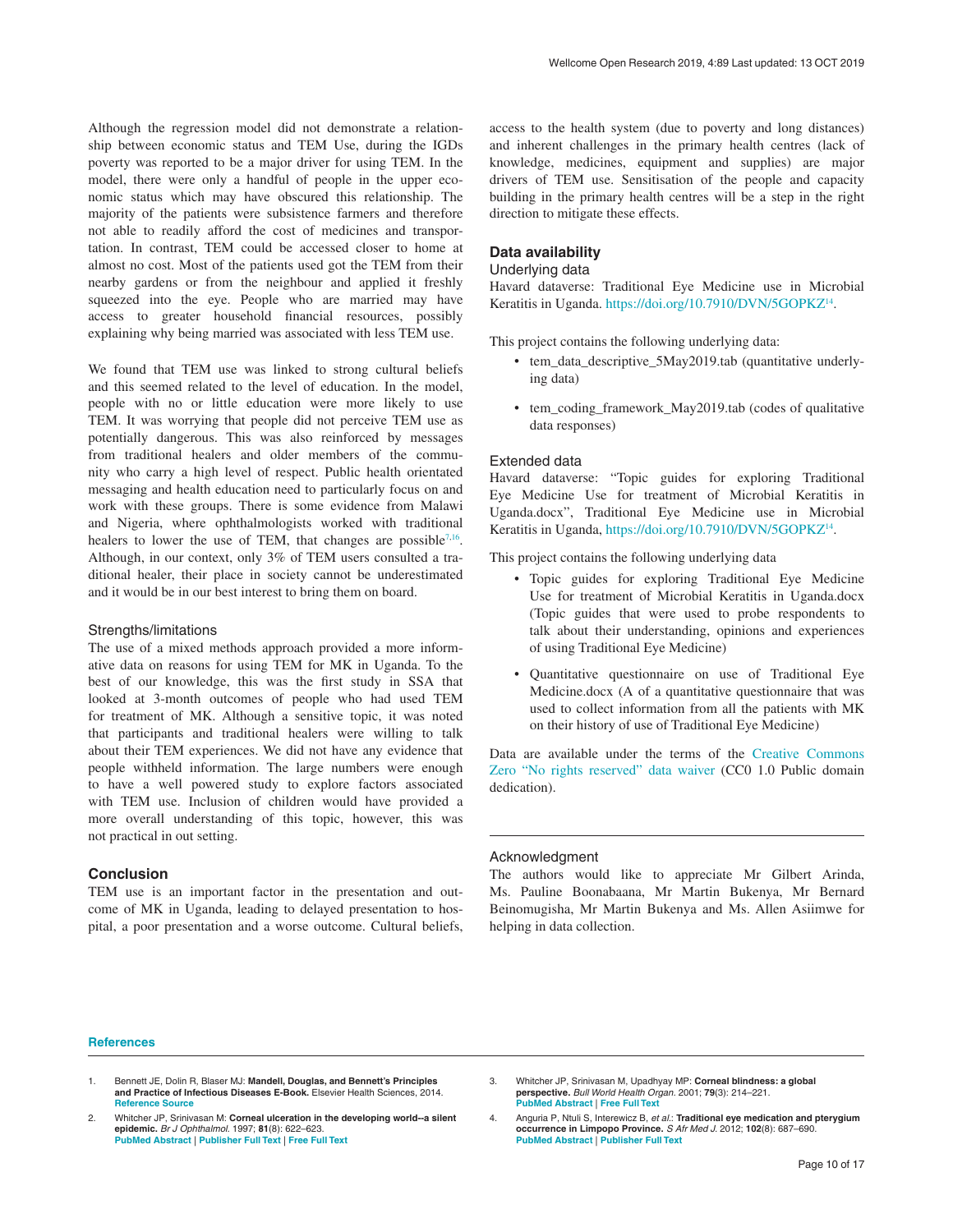- <span id="page-10-0"></span>5. Bisika T, Courtright P, Geneau R, *et al.*: **Self treatment of eye diseases in Malawi.** *Afr J Tradit Complement Altern Med.* 2008; **6**(1): 23–29. **PubMed [Abstract](http://www.ncbi.nlm.nih.gov/pubmed/20162038)** | **[Free](http://www.ncbi.nlm.nih.gov/pmc/articles/2816523) Full Text**
- 6. Gupta N, Vashist P, Tandon R, *et al.*: **Use of traditional eye medicine and self-medication in rural India: A population-based study.** *PLoS One.* 2017; **12**(8): e0183461. **PubMed [Abstract](http://www.ncbi.nlm.nih.gov/pubmed/28829812)** | **[Publisher](http://dx.doi.org/10.1371/journal.pone.0183461) Full Text** | **[Free](http://www.ncbi.nlm.nih.gov/pmc/articles/5567472) Full Text**
- 7. Adekoya BJ, Ayanniyi AA, Adepoju FG, *et al.*: Minimising corneal scarring from<br>the use of harmful traditional eye remedies in developing countries. *Nig Q J Hosp Med.* 2012; **22**(2): 138–142. **PubMed [Abstract](http://www.ncbi.nlm.nih.gov/pubmed/23175915)**
- 8. Mselle J: **Visual impact of using traditional medicine on the injured eye in Africa.** *Acta Trop.* 1998; **70**(2): 185–192. **PubMed [Abstract](http://www.ncbi.nlm.nih.gov/pubmed/9698264)** | **[Publisher](http://dx.doi.org/10.1016/S0001-706X(98)00008-4) Full Text**
- 9. Courtright P, Lewallen S, Kanjaloti S, *et al.*: **Traditional eye medicine use among patients with corneal disease in rural Malawi.** *Br J Ophthalmol.* 1994; **78**(11): 810–812.
	- **PubMed [Abstract](http://www.ncbi.nlm.nih.gov/pubmed/7848973)** | **[Publisher](http://dx.doi.org/10.1136/bjo.78.11.810) Full Text** | **[Free](http://www.ncbi.nlm.nih.gov/pmc/articles/504961) Full Text**
- 10. Yorston D, Foster A: **Traditional eye medicines and corneal ulceration in Tanzania.** *J Trop Med Hyg.* 1994; **97**(4): 211–214. **PubMed [Abstract](http://www.ncbi.nlm.nih.gov/pubmed/8064942)**
- 11. Wani MG, Mkangamwi NA, Guramatunhu S: **Prevalence of causative organisms in corneal ulcers seen at Sekuru Kaguvi Eye Unit, Harare, Zimbabwe.** *Cent Afr J Med.* 2001; **47**(5): 119–123. **PubMed [Abstract](http://www.ncbi.nlm.nih.gov/pubmed/11921669)** | **[Publisher](http://dx.doi.org/10.4314/cajm.v47i5.8601) Full Text**
- 12. Nath R, Baruah S, Saikia L, *et al.*: **Mycotic corneal ulcers in upper Assam.** *Indian J Ophthalmol.* 2011; **59**(5): 367–371. **PubMed [Abstract](http://www.ncbi.nlm.nih.gov/pubmed/21836342)** | **[Publisher](http://dx.doi.org/10.4103/0301-4738.83613) Full Text** | **[Free](http://www.ncbi.nlm.nih.gov/pmc/articles/3159318) Full Text**
- 13. Bashir G, Shah A, Thokar MA, *et al.*: **Bacterial and fungal profile of corneal ulcers--a prospective study.** *Indian J Pathol Microbiol.* 2005; **48**(2): 273–277. **PubMed [Abstract](http://www.ncbi.nlm.nih.gov/pubmed/16758694)**
- 14. Arunga S: **Topic guides for exploring Traditional Eye Medicine Use for treatment of Microbial Keratitis in Uganda.docx.** In. *Traditional Eye Medicine use in Microbial Keratitis in Uganda.* V3 ed: Harvard Dataverse; 2019. **<http://www.doi.org/10.7910/DVN/5GOPKZ>**
- 15. Prajna NV, Krishnan T, Mascarenhas J, *et al.*: **The mycotic ulcer treatment trial: a randomized trial comparing natamycin vs voriconazole.** *JAMA Ophthalmol.* 2013; **131**(4): 422–429. **PubMed [Abstract](http://www.ncbi.nlm.nih.gov/pubmed/23710492)** | **[Publisher](http://dx.doi.org/10.1001/jamaophthalmol.2013.1497) Full Text** | **[Free](http://www.ncbi.nlm.nih.gov/pmc/articles/3769211) Full Text**
- 16. Courtright P, Lewallen S, Kanjaloti S: **Changing patterns of corneal disease and associated vision loss at a rural African hospital following a training programme for traditional healers.** *Br J Ophthalmol.* 1996; **80**(8): 694–697. **PubMed [Abstract](http://www.ncbi.nlm.nih.gov/pubmed/8949711)** | **[Publisher](http://dx.doi.org/10.1136/bjo.80.8.694) Full Text** | **[Free](http://www.ncbi.nlm.nih.gov/pmc/articles/505583) Full Text**
- 17. Prajna NV, Krishnan T, Mascarenhas J, *et al.*: **Predictors of outcome in fungal keratitis.** *Eye (Lond).* 2012; **26**(9): 1226–1231. **PubMed [Abstract](http://www.ncbi.nlm.nih.gov/pubmed/22744392)** | **[Publisher](http://dx.doi.org/10.1038/eye.2012.99) Full Text** | **[Free](http://www.ncbi.nlm.nih.gov/pmc/articles/3443844) Full Text**
- 18. Getshen K, Srinivasan M, Upadhyay MP, *et al.*: **Corneal ulceration in South East Asia. I: a model for the prevention of bacterial ulcers at the village level in rural Bhutan.** *Br J Ophthalmol.* 2006; **90**(3): 276–278. **PubMed [Abstract](http://www.ncbi.nlm.nih.gov/pubmed/16488943)** | **[Publisher](http://dx.doi.org/10.1136/bjo.2005.076083) Full Text** | **[Free](http://www.ncbi.nlm.nih.gov/pmc/articles/1856957) Full Text**
- 19. Burton MJ, Pithuwa J, Okello E, *et al.*: **Microbial keratitis in East Africa: why are the outcomes so poor?** *Ophthalmic Epidemiol.* 2011; **18**(4): 158–163. **PubMed [Abstract](http://www.ncbi.nlm.nih.gov/pubmed/21780874)** | **[Publisher](http://dx.doi.org/10.3109/09286586.2011.595041) Full Text** | **[Free](http://www.ncbi.nlm.nih.gov/pmc/articles/3670402) Full Text**
- 20. Prajna NV, Krishnan T, Rajaraman R, *et al.*: **Effect of Oral Voriconazole on Fungal Keratitis in the Mycotic Ulcer Treatment Trial II (MUTT II): A Randomized Clinical Trial.** *JAMA Ophthalmol.* 2016; **134**(12): 1365–1372. **PubMed [Abstract](http://www.ncbi.nlm.nih.gov/pubmed/27787540)** | **[Publisher](http://dx.doi.org/10.1001/jamaophthalmol.2016.4096) Full Text** | **[Free](http://www.ncbi.nlm.nih.gov/pmc/articles/6044431) Full Text**
- 21. Palmer JJ, Chinanayi F, Gilbert A, *et al.*: **Mapping human resources for eye health in 21 countries of sub-Saharan Africa: current progress towards VISION 2020.** *Hum Resour Health.* 2014; **12**(1): 44. **PubMed [Abstract](http://www.ncbi.nlm.nih.gov/pubmed/25128163)** | **[Publisher](http://dx.doi.org/10.1186/1478-4491-12-44) Full Text** | **[Free](http://www.ncbi.nlm.nih.gov/pmc/articles/4237800) Full Text**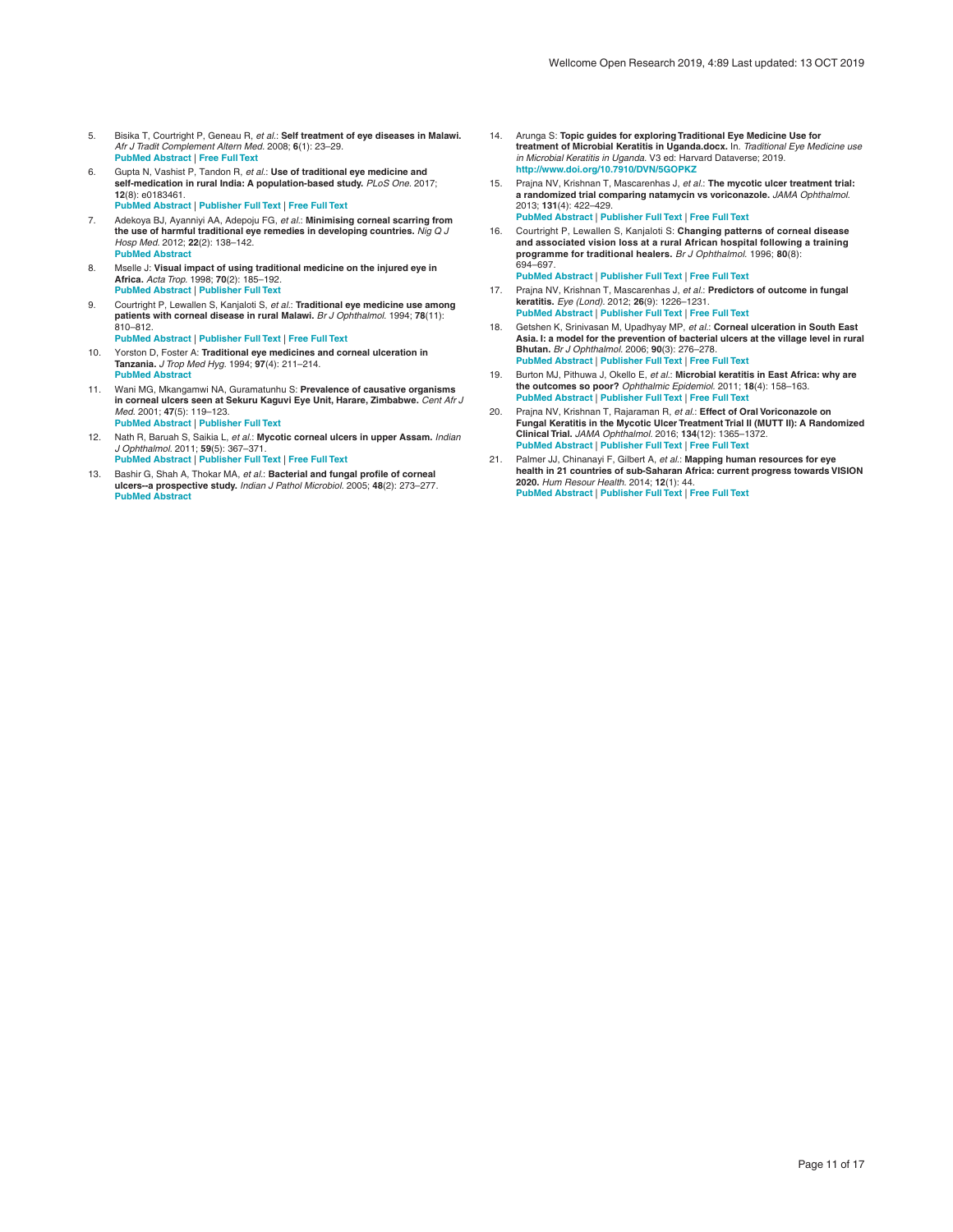# **Open Peer Review**

# **Current Peer Review Status:**

**Version 2**

Reviewer Report 08 October 2019

<https://doi.org/10.21956/wellcomeopenres.16901.r36670>

**© 2019 Sharma S.** This is an open access peer review report distributed under the terms of the [Creative Commons](https://creativecommons.org/licenses/by/4.0/) [Attribution License](https://creativecommons.org/licenses/by/4.0/), which permits unrestricted use, distribution, and reproduction in any medium, provided the original work is properly cited.



**Savitri Sharma**

Jhaveri Microbiology Center, Brien Holden Eye Research Centre (BHERC), L V Prasad Eye Institute (LVPEI), Hyderabad, Telangana, India

Revision satisfactory.

*Competing Interests:* No competing interests were disclosed.

*Reviewer Expertise:* I am a clinical microbiologist in an academic tertiary care eye centre with over 25 years experience in diagnosing and researching microbial keratitis cases in India. I have published extensively and written book chapters in the area of ocular infections including microbial keratitis. My research areas include fungal keratitis, Acanthamoeba keratitis, antibiotic susceptibility, infection control, molecular diagnosis of eye infections, infectious endophthalmitis etc.

**I confirm that I have read this submission and believe that I have an appropriate level of expertise to confirm that it is of an acceptable scientific standard.**

# **Version 1**

Reviewer Report 24 July 2019

<https://doi.org/10.21956/wellcomeopenres.16656.r35735>

**© 2019 Yorston D.** This is an open access peer review report distributed under the terms of the [Creative Commons](https://creativecommons.org/licenses/by/4.0/) [Attribution License](https://creativecommons.org/licenses/by/4.0/), which permits unrestricted use, distribution, and reproduction in any medium, provided the original work is properly cited.



# **David Yorston D**

Tennent Institute of Ophthalmology, Gartnavel Hospital, NHS Greater Glasgow and Clyde, Glasgow, UK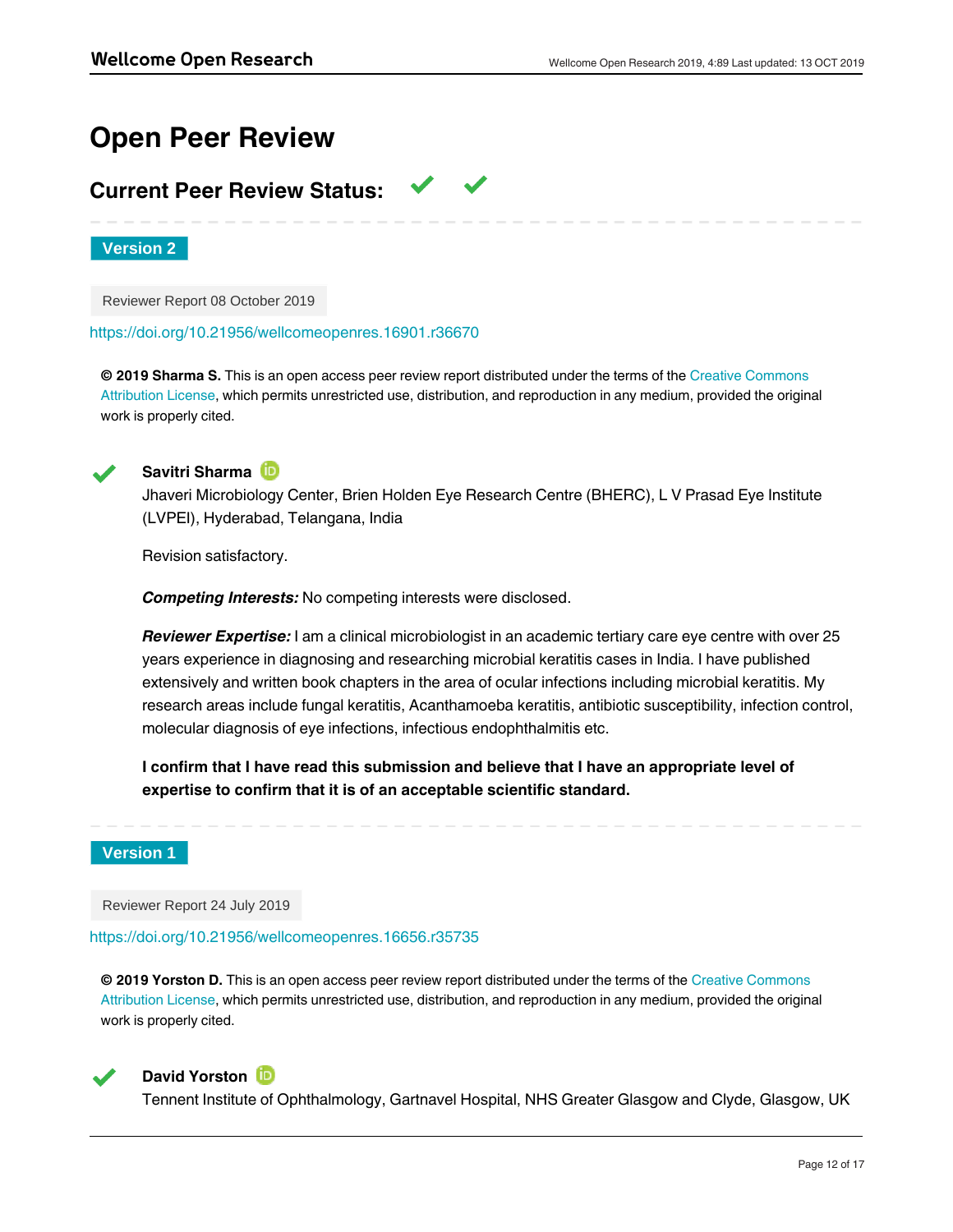This is a useful addition to the mounting evidence that improving the early treatment of microbial keratitis should be a priority for prevention of blindness programmes.

- The authors conclude that TEM is more likely to be used if patients have less access to effective eye care facilities. Although poverty was cited by many participants as a driver for TEM use, it was not significant in the multivariate analysis. This may be explained by the paucity of higher SES patients in both groups. I think it is likely that poverty does contribute to TEM use, alongside the other factors.
- Although the text of the results section states that TEM users had worse presenting acuity than non TEM users, the data in Table 2 appears to contradict this, and I suspect there may be an error in the table.
- This study confirms the finding of previous authors who noted that TEM use is associated with a greater risk of hypopyon. The underlying assumption of this article is that all patients had microbial keratitis prior to TEM use. However, it is possible that some may have had self-limiting, or minor conditions, such as a corneal abrasion or conjunctivitis. The introduction of unsterile preparations on to a compromised ocular surface may have led to *de novo* development of microbial keratitis.
- An unexpected finding is that TEM use in this population was usually independent of traditional healers. I have always assumed that TEM use is partly driven by a desire for answers that western medicine is not good at providing, particularly "Why has this happened to me?". This study would seem to indicate that the main motivation for most patients was a simple desire for faster and greater improvement in their symptoms.
- A less surprising finding is that outcomes were significantly worse for patients using TEM. Previous studies have not been able to obtain outcome data, as it can be difficult for these patients to return for review. It is valuable to have clear evidence that TEM use is harmful.
- One significant weakness in the study is the exclusion of children. In Tanzania we found that 50% of TEM users were aged 11 or younger. I suspect that the findings would be similar in children and adults, but the authors should acknowledge this weakness in the discussion.
- The ready availability of TEM in people's homes and gardens means that campaigns to reduce the use of TEM are unlikely to be successful. Prevention of blindness programmes would be better to focus on improving the delivery of eyecare, and raising the quality of the care delivered. Anecdotally, I can report that TEM use was widespread in a poor part of rural Tanzania, but almost non-existent in the relatively developed Central Province of Kenya. My experience would appear to support the authors' conclusion that improving rural eye care will lead to a decline in the harms caused by TEM.

# **Is the work clearly and accurately presented and does it cite the current literature?** Partly

# **Is the study design appropriate and is the work technically sound?** Yes

**If applicable, is the statistical analysis and its interpretation appropriate?**

# **Are sufficient details of methods and analysis provided to allow replication by others?** Yes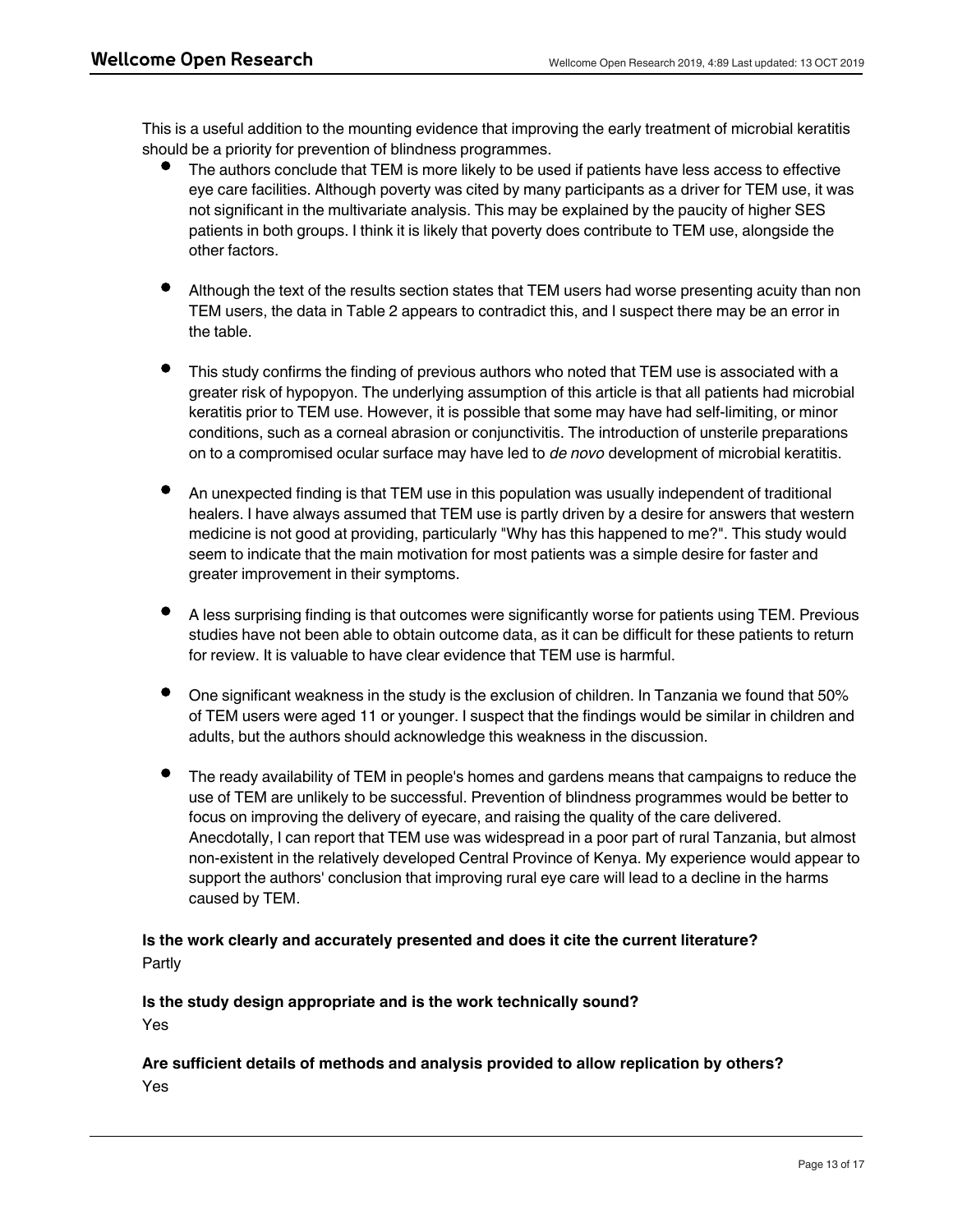**If applicable, is the statistical analysis and its interpretation appropriate?** Yes

**Are all the source data underlying the results available to ensure full reproducibility?** Yes

**Are the conclusions drawn adequately supported by the results?** Partly

*Competing Interests:* No competing interests were disclosed.

*Reviewer Expertise:* Vitreoretinal surgery, public health ophthalmology in developing countries

**I confirm that I have read this submission and believe that I have an appropriate level of expertise to confirm that it is of an acceptable scientific standard.**

# Author Response 02 Sep 2019

**SIMON ARUNGA**, London School of Hygiene & Tropical Medicine, London, UK

**Comment:** The authors conclude that TEM is more likely to be used if patients have less access to effective eye care facilities. Although poverty was cited by many participants as a driver for TEM use, it was not significant in the multivariate analysis. This may be explained by the paucity of higher SES patients in both groups. I think it is likely that poverty does contribute to TEM use, alongside the other factors.

**Response: We agree with the reviewer that poverty does contribute to TEM use and was indeed reported by many participants. In the multivariable model, there were only a handful of people in the upper economic status which may have obscured this relationship. We have added this comment in lines 339-341. Also to note is that SES/Access/poverty are all on a similar/same causal path and do not function independently of each other.**

**Comment:** Although the text of the results section states that TEM users had worse presenting acuity than non TEM users, the data in Table 2 appears to contradict this, and I suspect there may be an error in the table.

**Response: We thank the reviewer for spotting this. We noticed that the data had been accidentally interchanged. It has been corrected in table 2.**

**Comment**: This study confirms the finding of previous authors who noted that TEM use is associated with a greater risk of hypopyon. The underlying assumption of this article is that all patients had microbial keratitis prior to TEM use. However, it is possible that some may have had self-limiting, or minor conditions, such as a corneal abrasion or conjunctivitis. The introduction of unsterile preparations on to a compromised ocular surface may have led to de novo development of microbial keratitis.

**Response: We agree with the reviewer and feel the same way. However, there was no way of objectively ascertaining this fact. We intend to explore this in our future studies.**

**Comment**: An unexpected finding is that TEM use in this population was usually independent of traditional healers. I have always assumed that TEM use is partly driven by a desire for answers that western medicine is not good at providing, particularly "Why has this happened to me?". This

study would seem to indicate that the main motivation for most patients was a simple desire for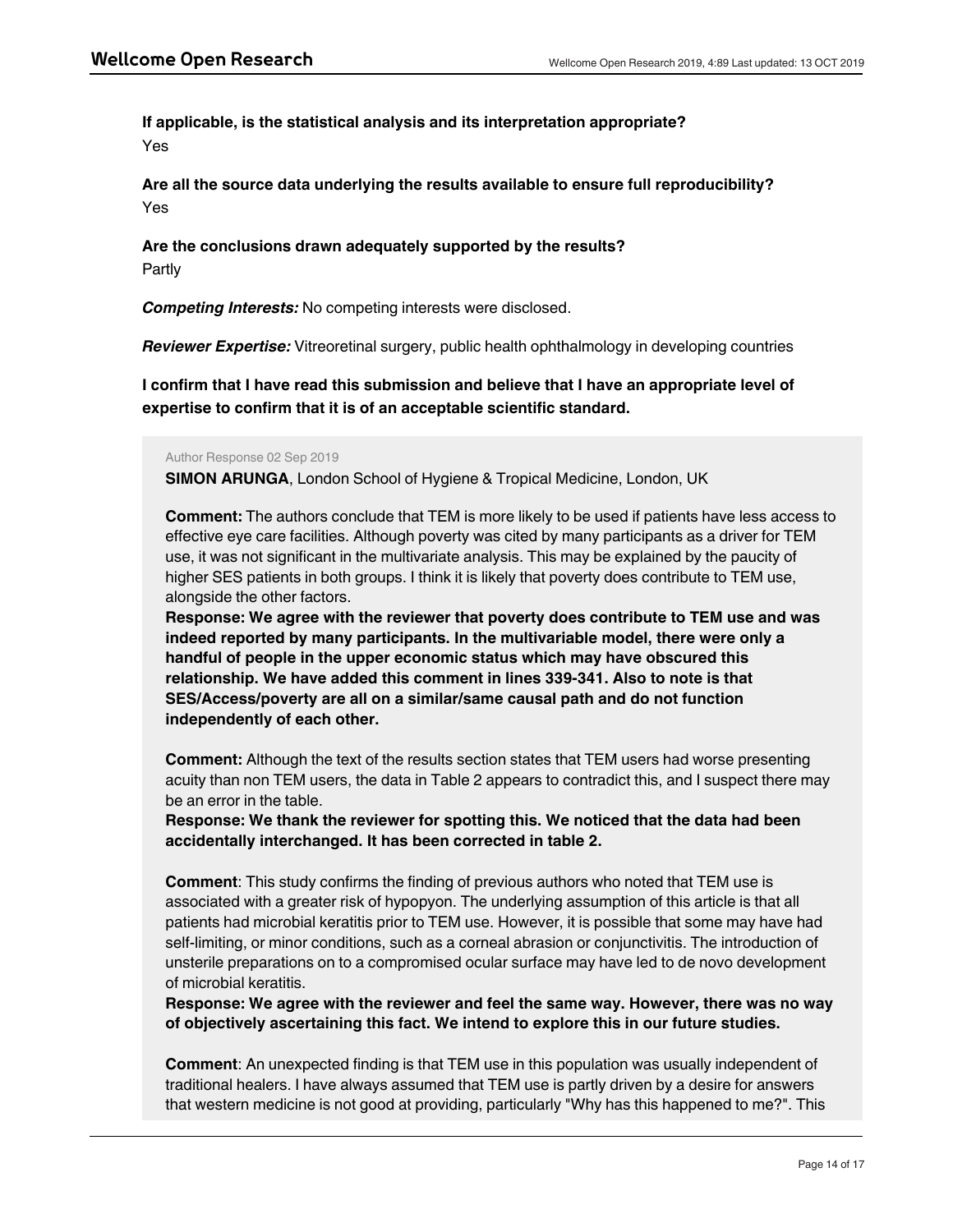study would seem to indicate that the main motivation for most patients was a simple desire for faster and greater improvement in their symptoms.

**Response: Indeed, this was surprising. Only 3% of the participants visited a traditional healer to obtain TEM. From our further exploration of this in the qualitative studies, our impression is that** *"everyone in the community is a traditional healer"* **since the knowledge of the herbs is common among the community members. However, this does not negate the role of the healers since they are strong advocates for TEM use.**

**Comment**: A less surprising finding is that outcomes were significantly worse for patients using TEM. Previous studies have not been able to obtain outcome data, as it can be difficult for these patients to return for review. It is valuable to have clear evidence that TEM use is harmful. **Response: We thank the reviewer for acknowledging this new contribution.**

**Comment**: One significant weakness in the study is the exclusion of children. In Tanzania we found that 50% of TEM users were aged 11 or younger. I suspect that the findings would be similar in children and adults, but the authors should acknowledge this weakness in the discussion. **Response: We thank the author for this comment. Although we provided care for children who presented with Microbial Keratitis, the design of our study enrolled only adults due to pragmatic reasons such as being able to test people for HIV, subjecting children under general anaesthesia for corneal scrapping and ethical approvals for a vulnerable group. In addition, we found out during the pilot phase that microbial keratitis was not very common among children in our setting, accounting for only about 3% of all microbial keratitis cases. However, this point has been acknowledged in the limitation. lines 364-365.**

**Comment**: The ready availability of TEM in people's homes and gardens means that campaigns to reduce the use of TEM are unlikely to be successful. Prevention of blindness programmes would be better to focus on improving the delivery of eyecare, and raising the quality of the care delivered. Anecdotally, I can report that TEM use was widespread in a poor part of rural Tanzania, but almost non-existent in the relatively developed Central Province of Kenya. My experience would appear to support the authors' conclusion that improving rural eye care will lead to a decline in the harms caused by TEM.

**Response: We thank the reviewer for this comment.**

*Competing Interests:* n/a

Reviewer Report 01 July 2019

<https://doi.org/10.21956/wellcomeopenres.16656.r35736>

**© 2019 Sharma S.** This is an open access peer review report distributed under the terms of the [Creative Commons](https://creativecommons.org/licenses/by/4.0/) [Attribution License](https://creativecommons.org/licenses/by/4.0/), which permits unrestricted use, distribution, and reproduction in any medium, provided the original work is properly cited.



# **Savitri Sharma**

Jhaveri Microbiology Center, Brien Holden Eye Research Centre (BHERC), L V Prasad Eye Institute (LVPEI), Hyderabad, Telangana, India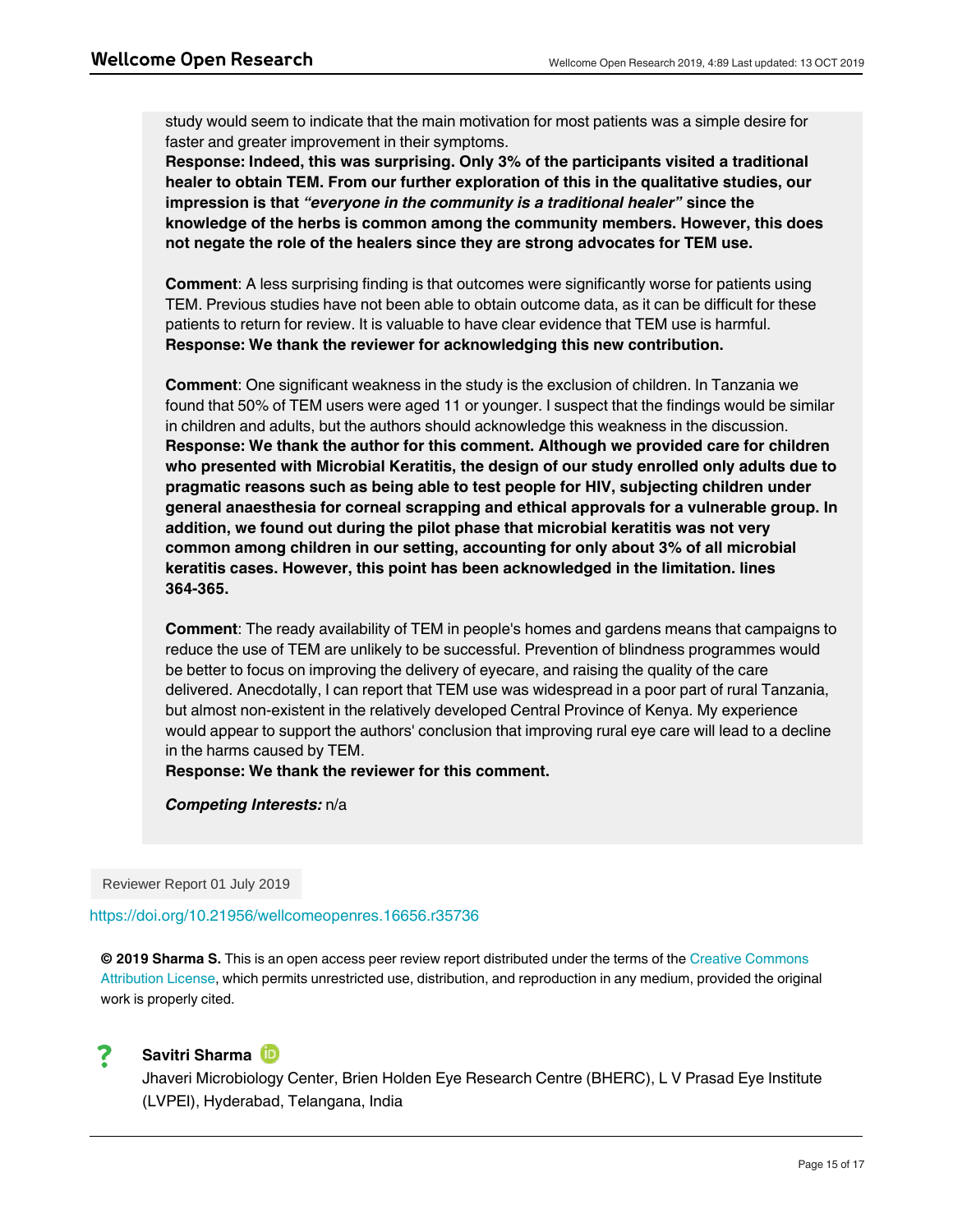This report gives an account of the "mystery" surrounding the traditional eye medicine usage in the treatment of microbial keratitis. The practice is rampant in some of the developing and underdeveloped countries and the more we know and understand this practice better we can get at influencing people to make a distance from them. Social, cultural, economical and emotional factors - all seem to be responsible for continued presence of this unwanted practice. This reviewer appreciates the efforts of the authors in putting up this paper together which is very well written. Following are minor comments that may help make the paper even better:

- 1. Abstract: Results begins with digits which in good writing should be avoided and replaced with words.
- 2. Methods: Clinical examination and microbiological methods are not described at all. A description would allow better understanding of how the data was collected.
- 3. Analysis, Page 4, results, last but one line: The word farmer is spelt wrongly with one "r" missing.
- 4. There is no data on what type of organisms were involved in the microbial keratitis in the two study groups. If microbiology was done, as is claimed in methods, there should be results of the same. Similarly, how were the patients treated in the control group that did not receive traditional eye medicine? These are important determinants of the outcome in the two groups that have been compared. My comments of "partly satisfied" are related to these issues.
- 5. Discussion: Para 2, line 6: "...if one is improve the likelihood of a good outcome." This sentence is incorrect with a missing word "to".

# **Is the work clearly and accurately presented and does it cite the current literature?** Yes

**Is the study design appropriate and is the work technically sound?** Yes

# **Are sufficient details of methods and analysis provided to allow replication by others?** Partly

# **If applicable, is the statistical analysis and its interpretation appropriate?** Yes

# **Are all the source data underlying the results available to ensure full reproducibility?** Partly

# **Are the conclusions drawn adequately supported by the results?** Yes

# *Competing Interests:* No competing interests were disclosed.

*Reviewer Expertise:* I am a clinical microbiologist in an academic tertiary care eye centre with over 25 years experience in diagnosing and researching microbial keratitis cases in India. I have published

extensively and written book chapters in the area of ocular infections including microbial keratitis. My